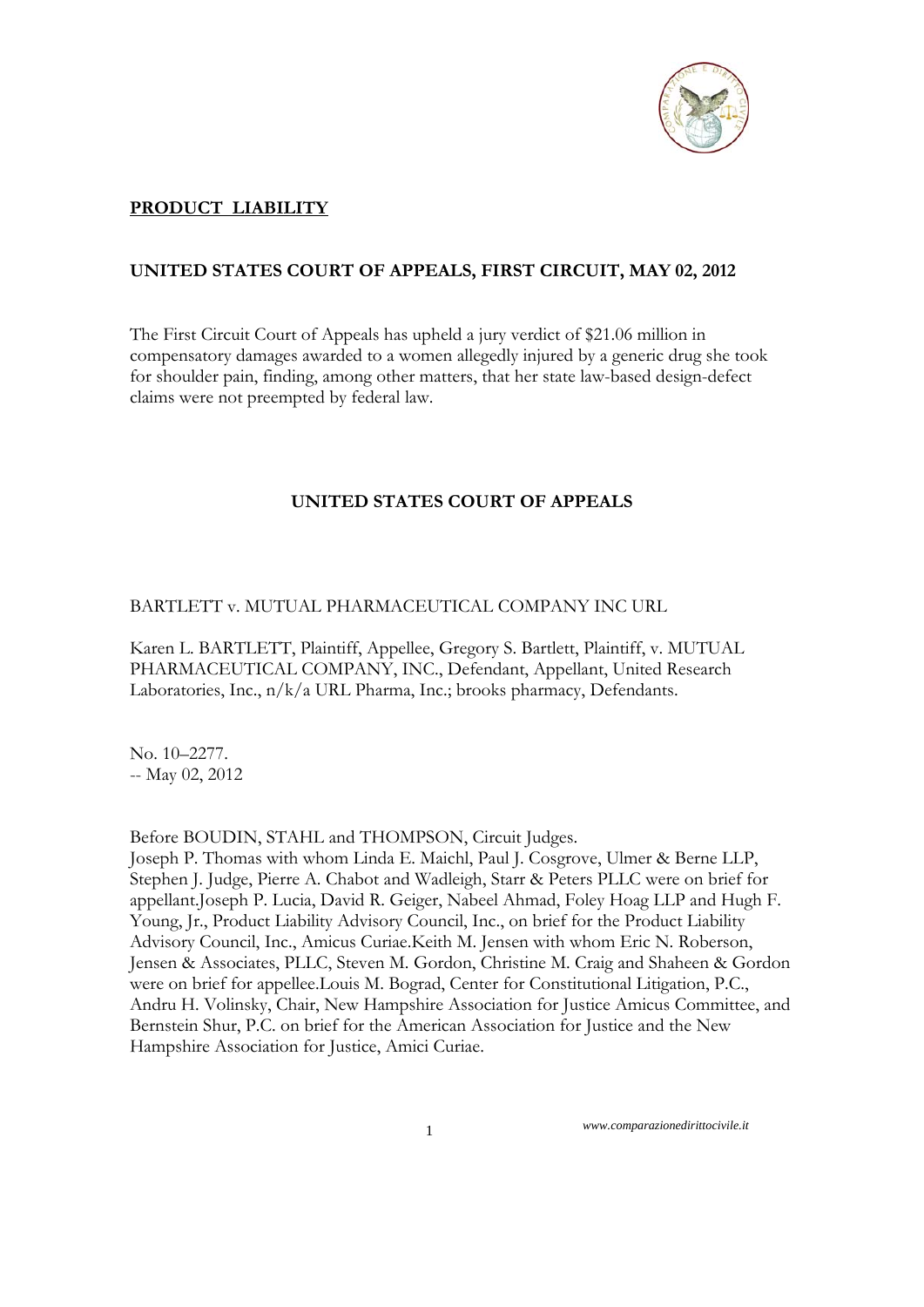

This products liability case arises out of severe and permanent injuries sustained by plaintiff Karen Bartlett after taking sulindac, a generic non-steroidal anti-inflammatory drug ("NSAID") manufactured by (among others) defendant Mutual Pharmaceutical Company ("Mutual"). Sulindac is known to cause, in rare instances, a hypersensitivity reaction called Stevens–Johnson Syndrome and its more generous cousin toxic epidermal necrolysis ("SJS/TEN"). In December 2004, Bartlett's doctor prescribed (for her shoulder pain) sulindac under the brand-name Clinoril made by the original provider, and her pharmacist dispensed generic sulindac.

The consequences were disastrous. Bartlett developed SJS/TEN early in 2005. TEN is diagnosed when 30 percent or more of the outer skin layer on a patient's total body surface area has deteriorated, been burned off or turned into an open wound. In Bartlett's case, the percentage rose to 60–65 percent of her body; she spent 70 days at Massachusetts General Hospital-including over 50 in its burn unit. Both her suffering and permanent injury, including permanent near-blindness, are described below in connection with the award of damages.

Bartlett brought a bevy of claims against Mutual in New Hampshire state court, including claims for breach of warranty, fraud, and negligence, as well as the perennial trio of products liability claims: design defect, failure to warn, and manufacturing defect. After Mutual removed the case to federal court on diversity grounds, all but the design defect claim were dismissed by the district court on summary judgment or voluntarily by Bartlett. Bartlett v. Mutual Pharm. Co., No. 08–cv–358, 2010 WL 3659789 (D.N.H. Sept. 14, 2010); Bartlett v. Mutual Pharm. Co., 731 F.Supp.2d 135 (D.N.H.2010).

Bartlett originally planned her evidence across a range of possible claims, including an attack on the adequacy of the warning label and information that accompanied Mutual's sulindac drug. It was not until after the trial was completed that further legal developments (discussed below) foreclosed a direct attack on the adequacy of the label; but the district court dismissed Bartlett's warning claim because her prescribing doctor admitted that he had not read the box label or insert. Bartlett, 731 F.Supp.2d at 146–49.

Although Bartlett's experts had prepared their initial reports to cover multiple theories advanced in the complaint, by trial the core remaining theory of design defect was narrowed to this: that sulindac's risks outweighed its benefits making it unreasonably dangerous to consumers, despite the federal Food and Drug Administration ("FDA") having never withdrawn its statutory "safe and effective" designation that the original manufacturer had secured and on which Mutual was entitled to piggyback. See 21 U .S.C.  $\%$  355(b)(1), (d)  $(2006)$ ; id.  $\sqrt{355(j)(2)(A)}$ .

A 14–day trial occurred in late August and early September 2009, during which Bartlett called witnesses to her suffering and her treatment, including two important experts: a burn surgeon and—more critical to design defect-a pharmacologist/toxicologist. The latter expert in particular sought to show from incident reports made to the FDA and other information that sulindac had a worse record of causing SJS/TEN than other available drugs, and a safety profile similar to other drugs deemed dangerous enough to have been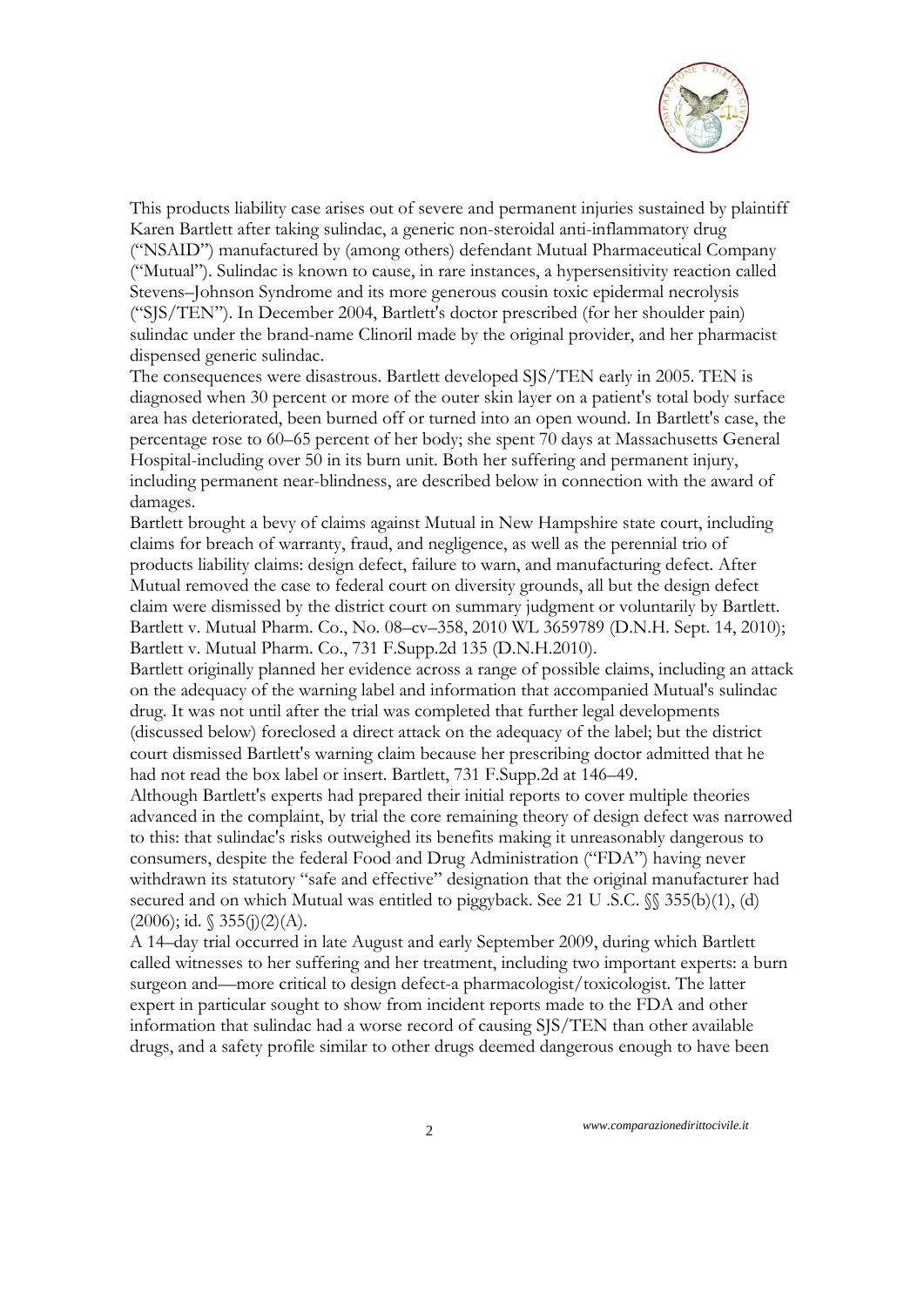

withdrawn from the market—such as valdecoxib, another NSAID sold under the brand name Bextra, which was withdrawn in 2005.

Mutual had designated its own expert in the same field as well as other witnesses but ultimately chose to put on no affirmative case of its own, although it cross-examined Bartlett's experts vigorously and offered substantial legal arguments to the judge as to why it should not be found liable. After several days of deliberation, the jury found for Bartlett and awarded \$21.06 million in compensatory damages. The district court denied Mutual's motion for judgment as a matter of law, Fed.R.Civ.P. 50(b), and motion for a new trial, Fed.R.Civ.P. 59. Bartlett v. Mutual Pharm. Co., 760 F.Supp.2d 220 (D.N.H.2011). Mutual now appeals, arguing that the district court misunderstood New Hampshire law on design defect claims; that such claims as to generic drugs are preempted under federal law; that causation was not proved; that Bartlett's expert evidence was inadmissible on multiple grounds; that instructions as to label warnings were inaccurate; that misconduct by Bartlett's counsel required a new trial; and that damages were excessive and required a new trial. The standard of review depends upon the issue, the first two raising strictly issues of law that we review de novo. U.S. ex rel. Loughren v. Unum Grp., 613 F.3d 300, 307–08 (1st Cir.2010). Design Defect. Although courts "traditionally have refused to review the reasonableness of the designs of prescription drugs," Restatement (Third) of Torts: Products Liability § 6, cmt. f, at 156 (1998), this court reads New Hampshire law now to permit such review, Brochu v. Ortho Pharm. Corp., 642 F.2d 652, 655 (1st Cir.1981). Brochu is consistent with the New Hampshire Supreme Court's adoption of Restatement (Second) of Torts § 402A (1965), see Buttrick v. Lessard, 260 A.2d 111, 113 (N.H.1969), which "imposes liability for selling 'any product in a defective condition unreasonably dangerous to the user or consumer' when the product causes injury to the user or consumer." However, Mutual interprets Buckingham v. R.J. Reynolds Tobacco Co., 713 A.2d 381 (N.H.1998), to require not merely unreasonable dangerousness but also proof that there exists an alternative, safer design for the product (like a new guard on a motorized table saw), see id. at 384. The claim in Brochu could satisfy such a test, because the drug at issue there contained a mix of progestogen and estrogen, and its unreasonable dangerousness could be attributed to the design-flaw of an unnecessarily high proportion of estrogen. By contrast, Mutual says that Bartlett failed to allege and prove that sulindac could be made in a different and safer form, and this almost certainly has to be true: sulindac is a onemolecule drug; and the variations in suldinac as sold consist of inactive ingredients that ordinarily do not have significant pharmacological effects. But Buckingham does not clearly say that a safer alternative is a necessary element of design defect over and above an unreasonably dangerous product, and a subsequent decision disavows any such

requirement.

In Vautour v. Body Masters Sports Indus., Inc., 784 A.2d 1178, 1183 (N.H.2001), which followed after Buckingham, the New Hampshire Supreme Court held that proof of a safer alternative design "should be neither a controlling factor nor an essential element that must be proved in every [design defect] case." Rather, it said that "a product is defective as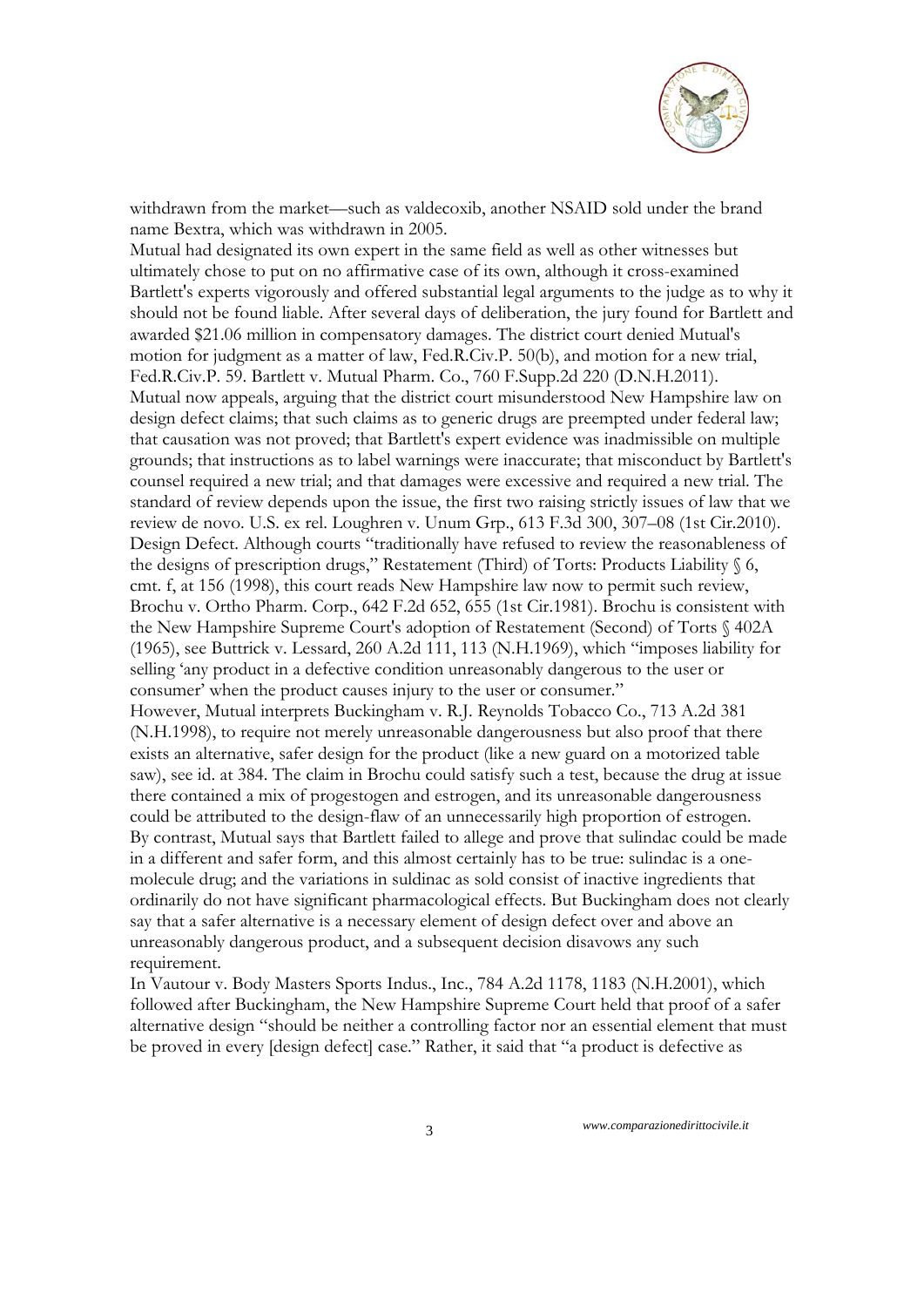

designed 'if the magnitude of the danger outweighs the utility of the product.' " Id. at 1182 (quoting Keeton et al., Prosser and Keeton on the Law of Torts § 99, at 699 (5th ed.1984)). Buckingham involved a design defect claim against cigarette manufacturers, and the court dismissed the claim on the ground that cigarettes are inherently dangerous and commonly known to be so. 713 A.2d at 384; see also Restatement (Second) of Torts § 402A, cmt. i (danger "beyond that which would be contemplated by the ordinary consumer"). But an ordinary consumer would hardly know without further warning that sulindac or any other ordinary analgesic carries a risk of the kind of ill effects and suffering that Bartlett encountered.

Accordingly, the district court properly allowed Bartlett to show that sulindac was in a "defective condition" by showing that it was "unreasonably dangerous" due to its propensity to cause SJS/TEN—a harrowing hypersensitivity reaction characterized by necrosis of the skin and mucous membranes, and often causing blindness or death. Although Mutual could still have avoided liability by proving that sulindac was unavoidably unsafe but was highly useful and had an adequate safety warning, Bartlett, 731 F.Supp.2d at 150–51; Restatement (Second) Torts § 402A, cmt. k, Mutual abandoned that defense on the eve of trial.<sup>1</sup>

Mutual restates its no-defect argument as an issue of causation; but given the overwhelming evidence that sulindac triggered Bartlett's reaction, "but for" cause is plainly established, Bartlett, 760 F.Supp.2d at 246. Mutual's position that "Bartlett could not present evidence that a non-existent defect in the sulindac proximately caused her injury," merely restates the argument about New Hampshire law that we have just rejected.

Preemption. The most far-reaching of Mutual's objections is that Bartlett's design defect claim is preempted by the Federal Food, Drug, and Cosmetic Act, 21 U.S.C. § 301 et seq. ("FDCA"), and—in particular—by the Drug Price Competition and Patent Term Restoration Act of 1984, Pub.L. No. 98–417, 98 Stat. 1585 (1984) (codified at 21 U.S.C. §  $355(j)(2)(A)$  ("Hatch–Waxman Amendments"), and its regulations. Whether and to what extent the FDCA preempts design defect claims against generic drug manufacturers is a question of exceptional importance that the Supreme Court has yet to decide. Because prescription drugs and their warnings are closely regulated by the FDA, Congress

might explicitly, or the Supreme Court by implication, have preempted state design defect or inadequate warning claims that allow state juries to second-guess the FDA's seal of approval. But the statute contains no general preemption provision, and in Wyeth v. Levine, 555 U.S. 555 (2009), the Supreme Court rejected implied preemption, saying that "Congress did not intend FDA oversight to be the exclusive means of ensuring drug safety and effectiveness," id. at 575, and that state law serves as a "complementary form of drug regulation," id. at 578.

Although Wyeth 's holding was technically limited to failure-to-warn claims,<sup>2</sup> its logic applies to design defect claims as well. See Wyeth, 555 U.S. at 574 (state tort suits "motivat[e] manufacturers to produce safe and effective drugs and to give adequate warnings") (emphasis added); cf. Wimbush v. Wyeth, 619 F.3d 632, 645 & n. 7 (6th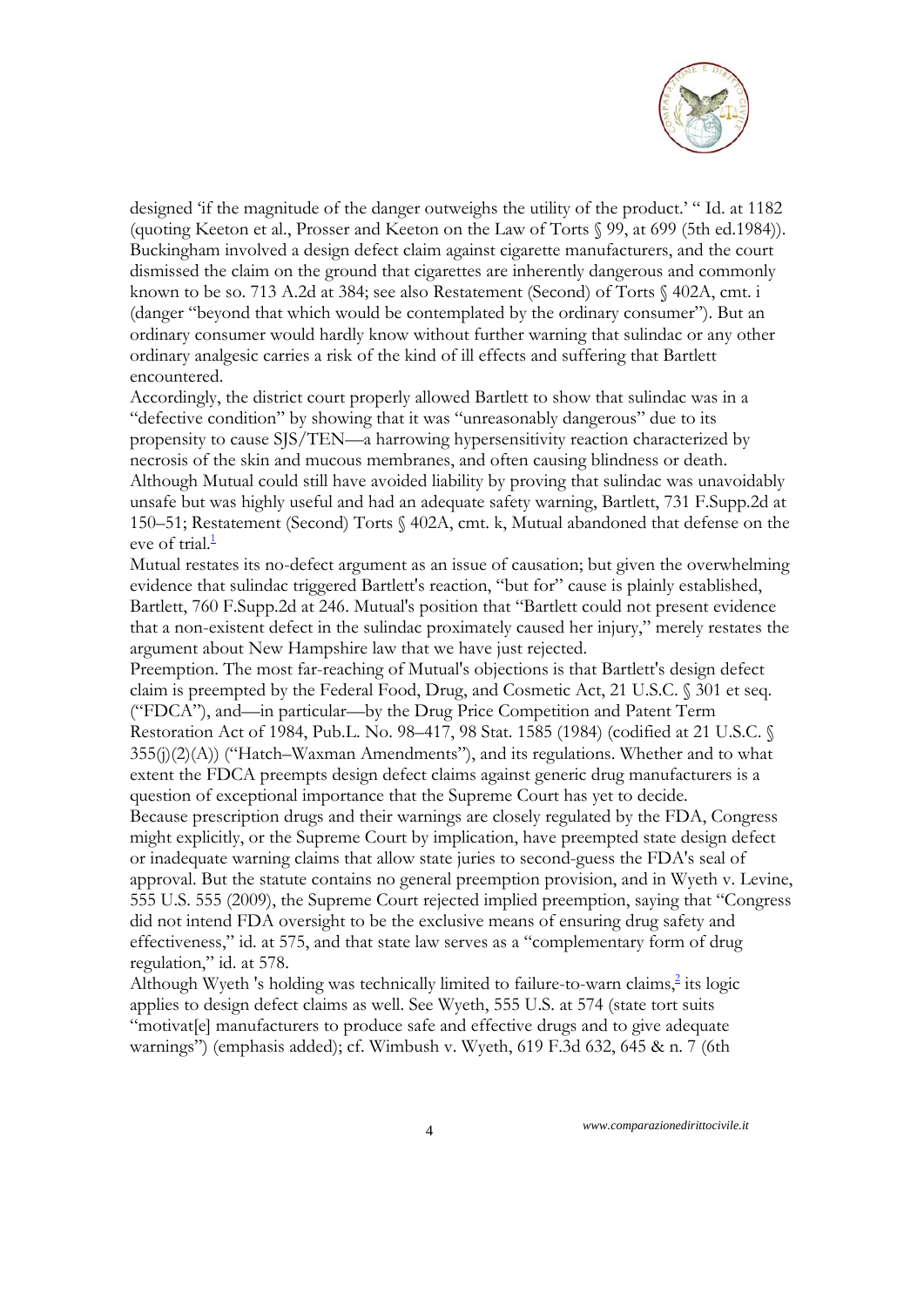

Cir.2010) (negligent marketing claim not preempted). The lower courts agree that the FDCA does not preempt state tort suits against drug manufacturers. See Riegel v. Medtronic, Inc., 552 U.S. 312, 340 n. 11, 343 n. 16 (2008) (Ginsburg, J., dissenting) (collecting cases).

However, in PLIVA, Inc. v. Mensing, 131 S.Ct. 2567 (2011), the Court carved out an exception to Wyeth, finding that the FDCA preempts failure-to-warn claims against generic drug manufacturers. Generic drug manufacturers, unlike brand-name manufacturers, cannot unilaterally change their labels, 21 C.F.R.  $\frac{214.94(a)(8)(iv)}{2011}$ , and thus cannot comply with both federal labeling standards and state law requirements deviating from those standards. PLIVA, 131 S.Ct. at 2578.

There is no doubt that Congress wanted to reduce medical costs by spurring generic copycat drugs, and accordingly generic manufacturers do not, after patent protection lapses, need separate FDA approval to manufacture approved drugs or employ their approved labeling. See PLIVA, 131 S.Ct. at 2574, id. at 2582; see also 21 U.S.C. § 355(j)(2)(A). But, as the generic maker cannot alter the labeling, PLIVA held that Congress cannot have wanted the generic to pay damages under state law for a label that the FDA required. Mutual argues with some force that the generic maker also cannot alter the composition of the drug and so PLIVA 's policy of encouraging generics by preempting state tort claims should extend to design defect as well as claims based on inadequate warning. But although Mutual cannot legally make sulindac in another composition (nor is it apparent how it could alter a one-molecule drug anyway), it certainly can choose not to make the drug at all; and the FDCA might permit states to tell Mutual it ought not be doing so if risk-benefit analysis weights against the drug, despite what the Supreme Court made of similar arguments in the labeling context.

This is second-guessing the FDA (unless new information emerged known to the maker but not the FDA), but Wyeth resolved the conflict against general preemption. And, not only has the Supreme Court not yet said it would extend PLIVA 's exception to design defect claims, but—while the generic maker has no choice as to label—the decision to make the drug and market it in New Hampshire is wholly its own. Thus, Bartlett having lost her warning claim by the mere chance of her drug store's selection of a generic, the Supreme Court might be less ready to deprive Bartlett of her remaining avenue of relief.

True, such arguments can be turned on their head.<sup>3</sup> To refuse preemption here is consistent with Wyeth but in tension not with the holding but with part of PLIVA 's rationale; a generic maker can avoid defective warning lawsuits as well as design defect lawsuits by not making the drug; and while PLIVA is itself a limited departure from a general rule of Wyeth, an extension of PLIVA to design defect claims would comprise a general rule for generics (although not one PLIVA expressly adopted).

On balance, we conclude that the Court adopted a general no-preemption rule in Wyeth and that it is up to the Supreme Court to decide whether PLIVA 's exception is to be enlarged to include design defect claims. Cf. Khan v. State Oil Co., 93 F.3d 1358, 1362–64 (7th Cir.1996), vacated and remanded, 522 U.S. 3 (1997). Given the widespread use of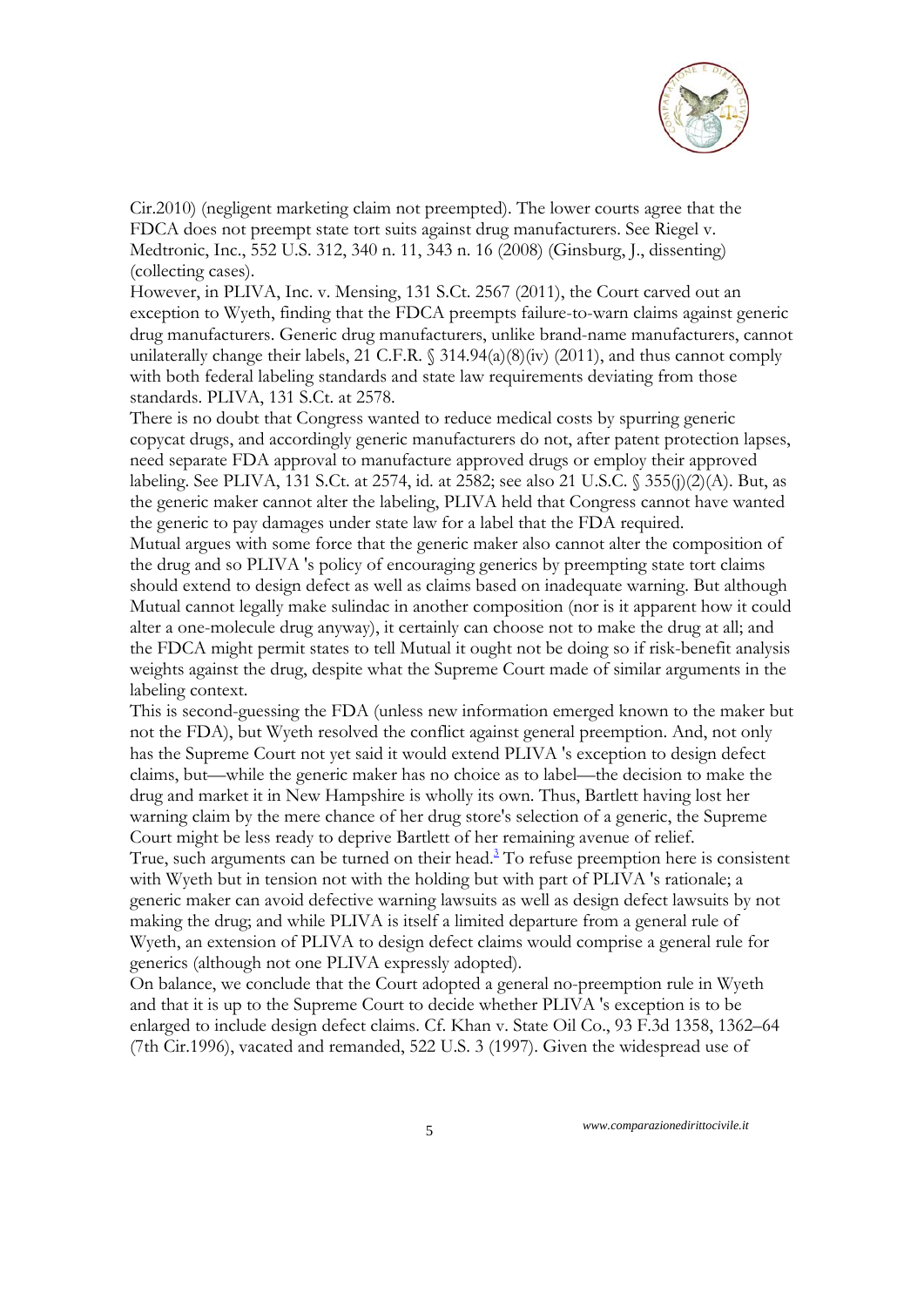

generic drugs and the developing split in the lower courts, see note 3, above, this issue needs a decisive answer from the only court that can supply it.

Expert Testimony. Next in the crosshairs are Bartlett's experts—

pharmacologist/toxicologist Randall Tackett and burn surgeon Roger Salisbury. Mutual argues they were not qualified to offer their opinions, and that the opinions were either unreliable or undisclosed in their expert reports. The governing law is set forth in the Federal Rules of Evidence and Civil Procedure,<sup>4</sup> and Daubert v. Merrell Dow Pharms., Inc., 509 U.S. 579 (1993), which makes the judge the gatekeeper to assure that purported scientific evidence has legitimate basis. We review for abuse of discretion, Milward v. Acuity Specialty Prods. Grp., 639 F.3d 11, 13 (1st Cir.2011), cert. denied, 132 S.Ct. 1002 (2012), and find none here.

Tackett and Salisbury offered a variety of opinions, the most relevant here relating to sulindac's risks and benefits. The district court found unreliable any explicit opinion that sulindac has a higher risk of causing SJS/TEN than other NSAIDs—what it called an opinion about "relative risk." But otherwise, the district court allowed Bartlett's experts: -to opine that sulindac's overall risk/benefit profile was unfavorable for marketing -to opine that aspirin and acetaminophen, which have no known connection to SJS/TEN, are safer alternatives to sulindac

-to discuss voluntary "adverse event reports" (AERs) from prescribing doctors to the FDA, and the limitations of such data

-to opine—based on the number of AERs and an estimated number of sulindac prescriptions-on the "reporting rate" of SJS/TEN, and to compare drugs' reporting rates -to offer various opinions about the inadequacy of sulindac's warning to counteract its dangerousness

-and to opine that the FDA lacks the resources to ensure that all marketed drugs are safe and effective.

Mutual argues that the two experts were not qualified, noting that neither witness ever prescribed an NSAID, and Tackett is not authorized to prescribe any drugs. But Salisbury is a burn surgeon with over 35 years' experience who treated more than 400 patients with SJS/TEN. Tackett is a pharmacologist and pharmacology professor with over 30 years' experience. Both had some experience with the FDA through their 2005 Citizen's Petition requesting an SJS/TEN risk assessment and labeling change for ibuprofen. And their reports demonstrate substantial familiarity with the relevant medical literature.

Alternatively, Mutual argues that the opinions lack scientific basis and were inadmissibly unreliable, focusing on their use of AERs, voluntary reports from medical professionals and consumers to the FDA regarding patients' adverse reactions to pharmaceuticals. The FDA collects this information; and relevant data for sulindac included 89 reports of SJS/TEN from 1980 to 1997, increasing to 134 by 2004; 39 cases of death; and one of the highest SJS/TEN reporting rates among NSAIDs.

Mutual says there are no quality controls on spontaneous reports; that various biases may increase reporting, including increased reporting following introduction of a new warning (a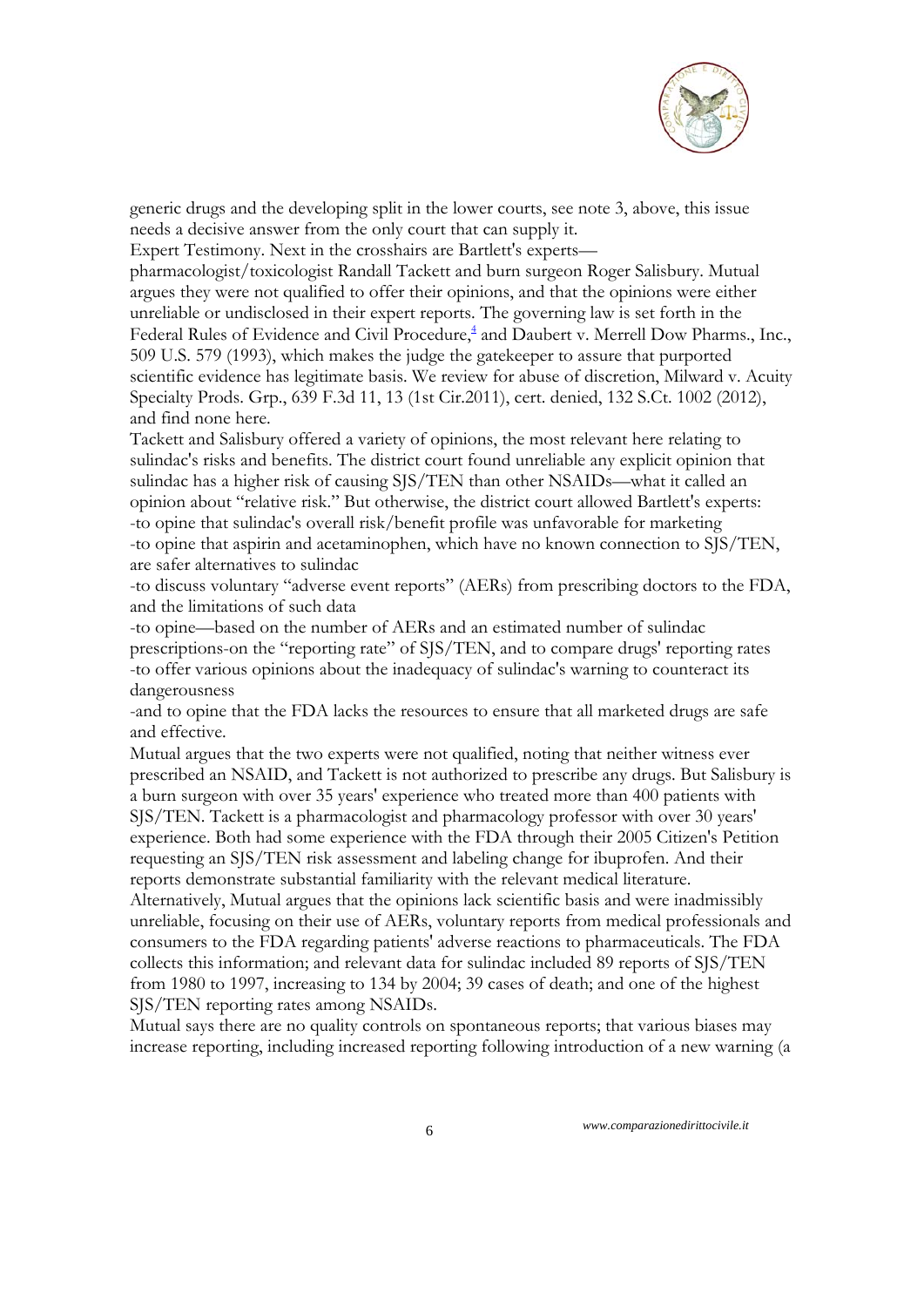

phenomenon called the "Weber effect"); and the difficulty of determining the number of total prescriptions ("denominator data") to determine a reporting rate. The FDA itself warns that "[a]ccumulated case reports cannot be used to calculate incidence or estimates of drug risk." Mutual also argues there is no accepted methodology for comparing drugs based on adverse event data.

But proof that a significant number of adverse reports exists is part of the calculus and surely relevant input for a witness who is prepared to opine on the risk-benefit ratio based on a range of considerations. Mutual's own designated expert, Robert Stern, relied on adverse event data and comparative reporting rates in a peer-reviewed publication designed to quantify the risk of SJS/TEN associated with the use of NSAIDs ("Mockenhaupt 2003"). And the FDA itself considered the SJS/TEN reporting rate of Bextra—another NSAID—in recommending its withdrawal, and published a study comparing SJS/TEN reporting rates among certain NSAIDs.

As for biases that might distort the level of reporting, these are usually matters to be developed on cross-examination and go to the weight of the evidence unless the biases are so overwhelming as to make the data useless. And, as icing on the cake, at least one wellrecognized limitation of adverse event data—under reporting—actually works in Bartlett's favor. Bartlett, 760 F.Supp.2d at 234. Controlled studies would likely be superior but apparently none were available to quantify sulindac's incidence of causing SJS/TEN. Id. at 237.

Mutual is correct that in some cases courts found AERs and similar case reports insufficient to establish that a drug caused a certain adverse event, but these involved adverse events with innumerable possible causes (e.g. suicidal behavior, strokes, or birth defects).<sup>5</sup> Here, sulindac is a recognized cause of SJS/TEN and the evidence is that it caused Bartlett's SJS/TEN. Cf. Thomas v. Hoffman–LaRoche, Inc., 949 F.2d 806, 815 n. 38 (5th Cir.), cert. denied, 504 U.S. 956 (1992) (10 seizure reports of dubious connection to the drug at issue). Further, the district court excluded opinions based on what Tackett admitted to be unreliable-namely, a direct comparison of sulindac's risk of SJS/TEN to other NSAIDs (including Bextra). The district court also admonished counsel not to confuse "reporting rates" with "actual incidence rates," and instructed the jury that, while it had heard evidence about sulindac's SJS/TEN reporting rate, it had not heard evidence about the actual rate at which sulindac causes SJS/TEN. But it was at least a sufficient danger that sulindac's labeling, whether adequately or not, warned doctors about it.

Next, Mutual argues that Bartlett's experts failed to account for various shortcomings in adverse event data—for example, that they failed to consider whether the "Weber effect" increased sulindac's adverse event reporting; that sulindac's reporting rate in certain years may have been inflated because prescription data had to be approximated; and that Tackett's initial report count was inflated by duplicate reports and reports in which sulindac was not the cause of the adverse effect (Tackett later supplied corrected data). But these objections were raised mid-trial although apparently known to Mutual much earlier, and Mutual was free to—and did—highlight the flaws on cross-examination. Mutual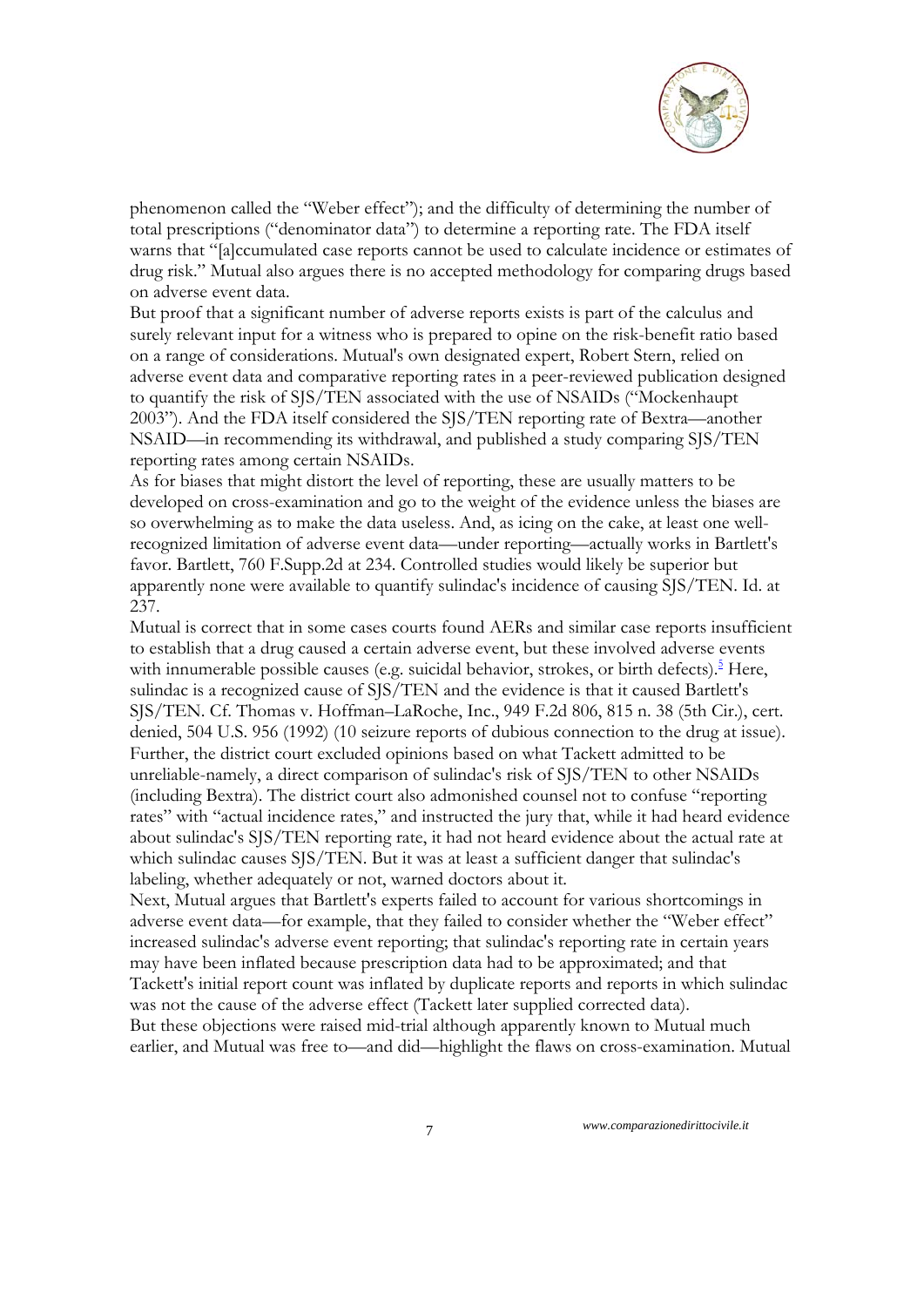

was also free to develop evidence to show lesser benefits or greater dangers from alternative NSAIDs or similar drugs like acetaminophen. Mutual finally objects that the experts did not testify to the ultimate issue of "unreasonable dangerousness," but that was at the district court's order and was meant to work to Mutual's benefit.

Finally, Mutual argues that the opinions, bases and supporting materials used by Bartlett's experts at trial were not adequately disclosed in the pre-trial disclosures for expert testimony. The original expert reports focused on some issues—labeling and marketing in particular—that were downplayed or dropped as the case was narrowed; but, as the district court declared, "the reports were filled with opinions about sulindac's risks and benefits," the weighing of which determines unreasonable dangerousness and, ultimately, design defect. Bartlett, 760 F.Supp.2d at 233. So Mutual was hardly ambushed by the main thrust of the experts' testimony.

But Mutual does claim that some important underpinnings were not adequately disclosed in Tackett's expert report which, together with expert depositions, is what allows the other side to prepare its own experts and effectively cross-examine at trial. Metavante Corp. v.. Emigrant Sav. Bank, 619 F.3d 748, 762 (7th Cir.2010), cert. denied, 131 S.Ct. 1784 (2011). This kind of policing is primarily a matter for the district judge, Gay v. Stonebridge Life Ins. Co., 660 F.3d 58, 64 (1st Cir.2011), but in extreme cases, appellate review is a backstop, see Licciardi v. TIG Ins. Grp., 140 F.3d 357, 363–64 (1st Cir.1998).

In this case, Mutual lays special stress on two documents. One concerns a 2005 FDA analysis of NSAID risks (the "Bextra Memo") connected to the ultimate withdrawal of Bextra, a different NSAID, because of undue SJS/TEN risk. Contrary to Mutual's assertion, the Bextra Memo was cited in Tackett's report not merely for the proposition that the FDA had approved NSAID labeling changes; it also was cited to draw comparisons between Bextra and sulindac, and Mutual cannot properly claim to have been ambushed by this use. More dangerous to Mutual were data relied on by Tackett from a draft report on NSAID SJS/TEN risk, prepared by Robert Stern (who, again, was Mutual's designated expert) for the drug company Pharmacia (the "Pharmacia Report"), in forming his opinion about sulindac's high reporting rate of SJS/TEN. The Pharmacia Report has a storied history in this litigation-with Bartlett faulting Stern for failing to disclose the report during discovery, and the district court ordering supplemental deposition of Stern about it, only to discover that Tackett knew about the report all along.

Tackett at least cited the eventually-published version ("Mockenhaupt 2003") in support of statements in his expert report that "Sulindac had significantly and substantially higher rates of reported SJS/TEN reactions relative to the office visits compared to other NSAIDs," that "Sulindac ranked in the top 5 of all drugs to cause SJS and TEN between 1980–1997," and "[c]ompared to other NSAIDs Sulindac had a higher reporting rate of SJS and TEN." Although the Pharmacia Report added that sulindac may have had the highest SJS/TEN reporting rate among NSAIDs from 1980 to 1997, neither the report nor Tackett's opinion about sulindac's high SJS/TEN reporting rate were a surprise to Mutual by the time of trial.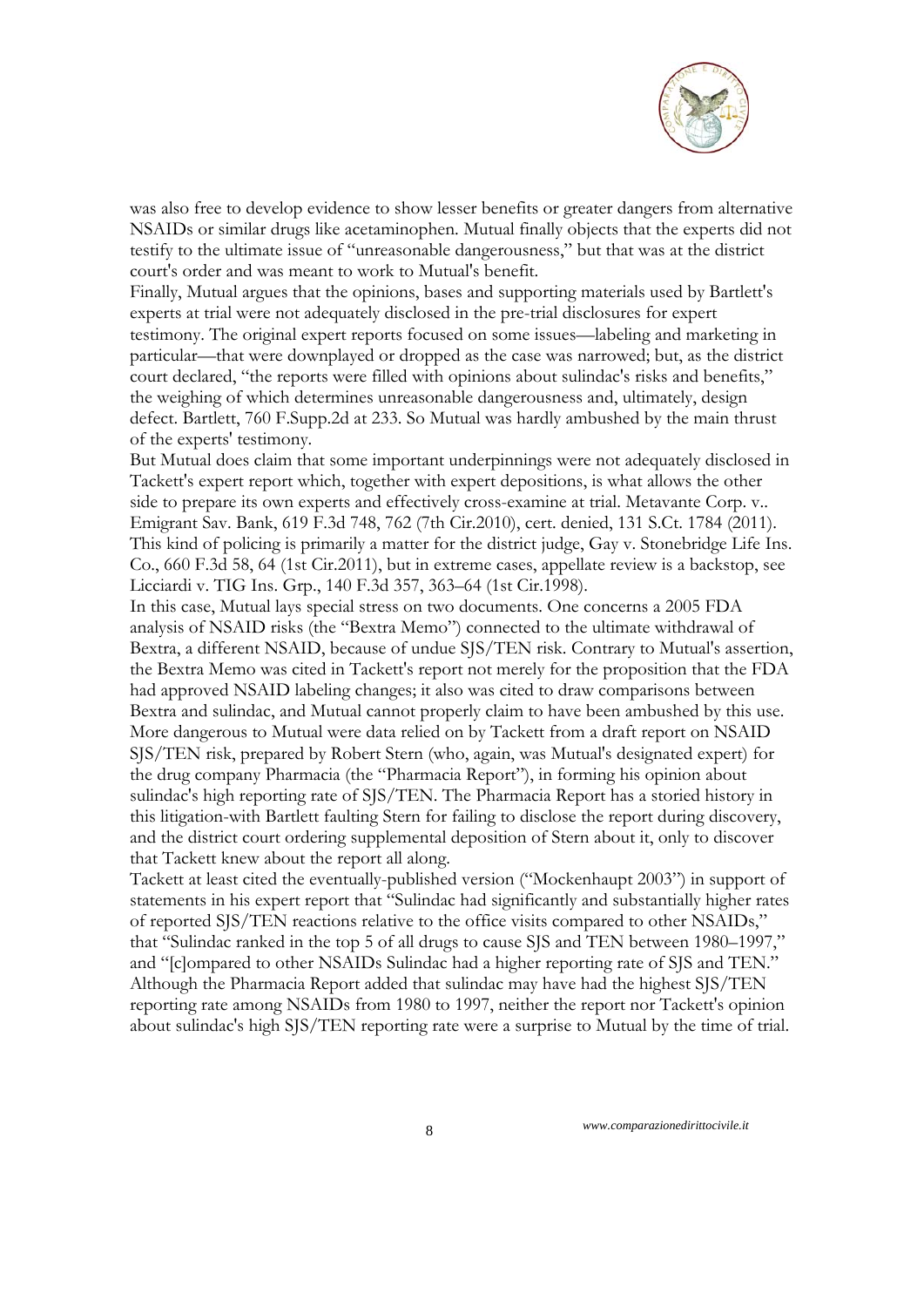

Labeling Instructions. Mutual next faults the district court for telling the jury it could "consider the FDA's requirements for drug labels" in determining whether sulindac's warning mitigated its unreasonable dangerousness, and for failing to instruct the jury that Mutual could not legally change sulindac's label. Mutual argues that the jury must have inferred, incorrectly, that it could consider whether Mutual should have improved the warnings. As already explained, under current law the original maker, but not the generic provider, can alter the label.

But the label was relevant to the design defect claim since, although unalterable by Mutual, its arguable inadequacies put limits on the extent to which its dangerousness was offset by adequate warnings; so the lack of a clearer warning made the product itself more dangerous under the risk-benefit test prescribed by Vautour. The district court's instructions, in a section covering "The warning" did make clear that this was the relevance of the label.<sup>6</sup> If Mutual wanted a further caution in the instructions, it should have sought it. Of course, at the time of the trial, PLIVA had not yet been decided, so such a caution might not have been at the forefront of Mutual's thoughts. But the legal argument for such a caution was available to Mutual without PLIVA, cf. note 2; indeed, Mutual made this very argument in seeking a new trial before PLIVA was decided. Mutual failed to seek such an instruction before the jury retired; and the instructions given were not plain error. Counsel's Conduct. In its motion for a new trial, Mutual argued that the conduct of plaintiff's counsel was improper in various respects and that a new trial was justified on this count alone. In a post-trial motion of this sort, our review is for abuse of discretion; and where the charges involve judgments about degrees of impropriety, prejudice and cumulative effect, the trial judge has a special advantage over a reviewing court. Hatfield– Bermudez v. Aldanondo–Rivera, 496 F.3d 51, 64 (1st. Cir.2007).

Of the many charges, several relating to alleged non-disclosures in the expert reports have already been answered; others are fairly trivial (a rhetorical claim that sulindac "stole" Bartlett's freedom) or had no conceivable impact (a sequestration order violation where Bartlett's husband observed his sister-in-law testify but in the end did not himself appear as a witness). We pass over such issues and focus on those that are potentially more serious. First, in voir dire Bartlett's counsel asked the jury to consider whether it could award "\$20 million or more in damages"; but Bartlett's counsel had expressed their intent to mention specific damages figures, and Mutual did not seek to prevent the question in advance. After Mutual objected at voir dire, Bartlett's counsel were prohibited from mentioning total dollar figures again until closing, and the jury was told that any amount mentioned by counsel was "not evidence in this case."<sup>7</sup>

Second, counsel also—despite an order prohibiting discussion of Mutual's financial condition, Bartlett v. Mutual Pharm. Co., No. 08–cv–358, 2010 WL 3092649, at \*8 (Aug. 2, 2010)—displayed to the jury a silent deposition clip whose captioning indicated Mutual's \$480 million sales figure from 2007, before that clip skipped ahead to the next admissible question-and-answer. The parties vigorously dispute whether this was merely accidental, but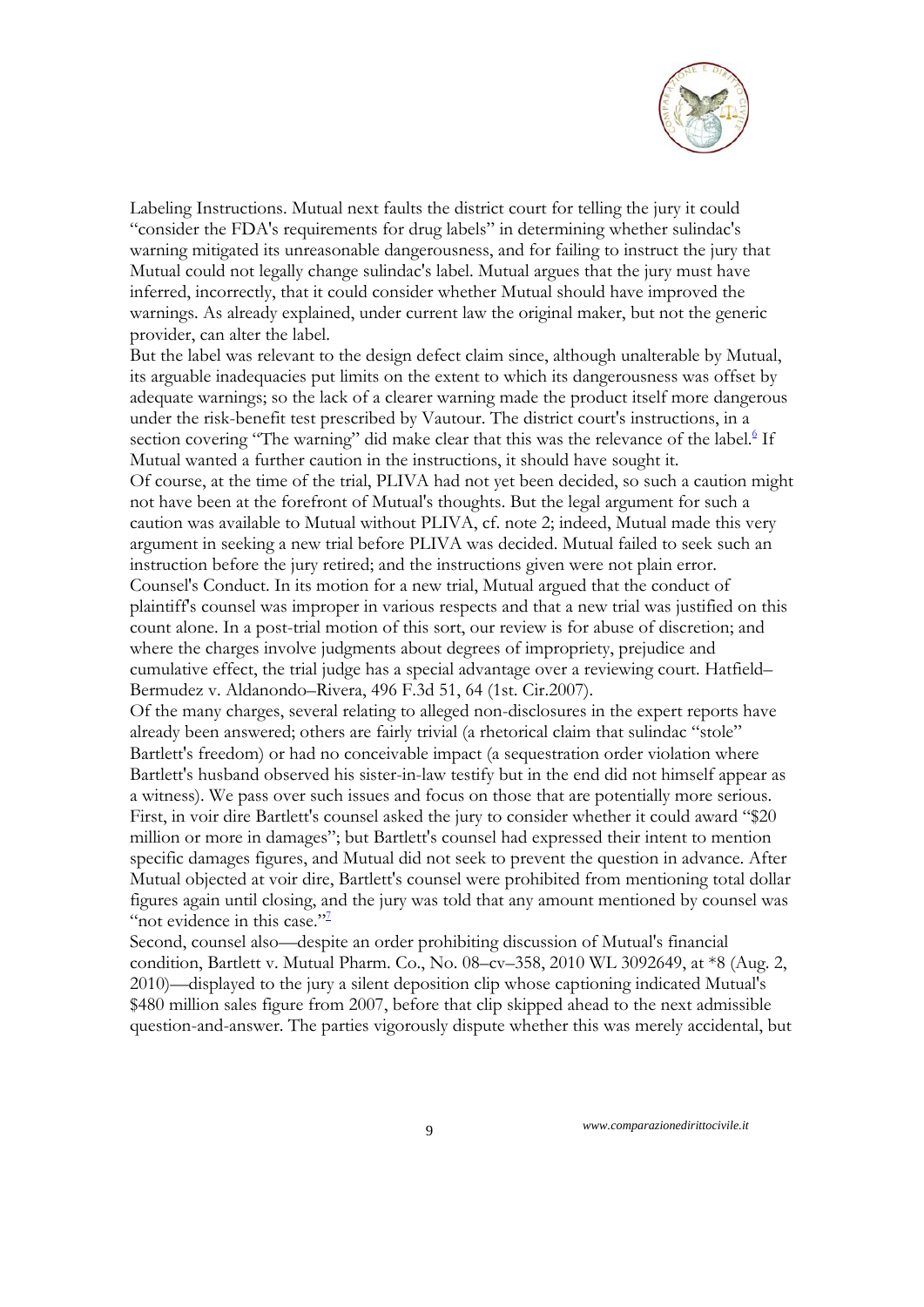

we accept the district court's judgment that this isolated silent deposition clip, never again mentioned, is not basis enough for a new trial.

Finally, Bartlett's counsel can be faulted in many instances for their manner of offering evidence. Counsel frequently led their own witnesses, although perhaps in some instances to avoid eliciting inadmissible information. Bartlett, 760 F.Supp.2d at 257. Counsel also mischaracterized the record, including in closing argument. Counsel left prejudicial images of Bartlett's injuries visible to the jury for longer than necessary. And counsel attempted to use other demonstrative aids in a misleading manner.

The district court frequently reprimanded counsel, on occasion in front of the jury. Bartlett, 760 F.Supp.2d at 253. The judge was pro-active when he noticed Bartlett's counsel misusing demonstrative and other visual aids, sometimes intervening even where Mutual had not objected. And in some instances the judge gave curative instructions to limit or erase any prejudice.

In the end, weighing the effect on a verdict of various missteps by counsel is a judgment call, and the district court in denying the motion for a new trial gave reasoned consideration to Mutual's arguments based on individual incidents. Given the comparative strength of Bartlett's expert evidence, the prior instances of sulindac-SJS/TEN events, and the enormous harm wrought in this instance, a judgment that misconduct did not cause the verdict for Bartlett is not unreasonable.

Excessive Verdict. Mutual next argues that the jury's damages award is excessive. A new trial is warranted where the jury award is "grossly excessive, inordinate, shocking to the conscience of the court, or so high that it would be a denial of justice to permit it to stand." Franceschi v. Hosp. Gen. San Carlos, Inc., 420 F.3d 1, 5 (1st Cir.2005). The facts are taken in the light most favorable to the plaintiff, but nevertheless the figure must be in the "universe of acceptable awards." Blinzler v. Marriott Int'l, Inc., 81 F.3d 1148, 1162 (1st Cir.1996).

The jury awarded Bartlett \$26.01 million-\$4.56 million in largely uncontested special damages (\$1.25 million past medical expenses, \$2 .377 million for future medical expenses, and \$933,000 for lost wages), and \$16.5 million for pain, suffering, and loss of enjoyment of life. All but the last figure rest on specific evidence that the jury accepted; but the last is, of course, the largest number and the target of Mutual's attack.

Mutual says that this is the largest award in New Hampshire history—and more than twice the award against a car manufacturer, following a crash in which a young child died and another was left permanently disabled. Trull v. Volkswagen of Am., Inc., 320 F.3d 1, 3 (1st Cir.2002), cert. denied, 540 U.S. 938 (2003). Arguably, the more pertinent comparison is to the surviving child Nathaniel who, economic damages aside, was awarded just under \$4 million for pain and suffering and other intangible elements of damage. Id. at 9–10. Nathaniel suffered a skull fracture and bleeding that required an operation to remove the fluid, and his experts opined that the head trauma exacerbated a preexisting condition so that he would have to live indefinitely under supervised and structured conditions. Trull, 320 F.3d at 10. The trauma of the crash, whatever suffering attended recovery from the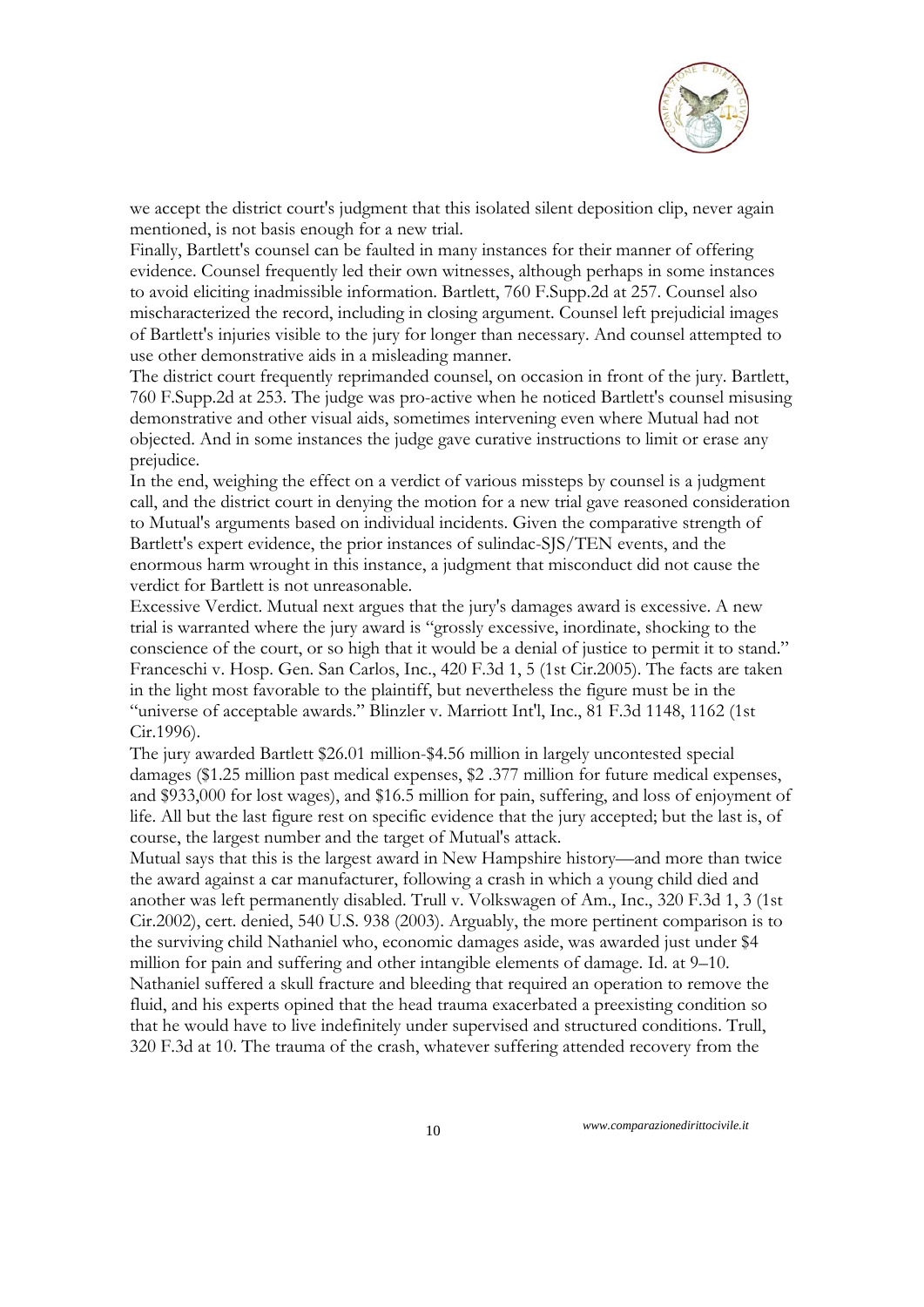

operation and intangible losses from a more constrained life were thus valued by the jury at about a quarter of the amount awarded to Bartlett for pain and suffering.

Nevertheless, Bartlett's injuries were truly horrific. She spent almost two months in MGH's burn unit, spent months in a medically-induced coma, and suffered burns over nearly twothirds of her body. Her burn surgeon described the experience as "hell on earth." She spent a year being tube fed and endured two major septic shock episodes. She suffered through 12 eye surgeries and has many more ahead of her. This is a brief summary of the suffering detailed for the jury.

In addition, the permanent damage is severe. Bartlett cannot eat normally due to esophageal burns, cannot have sexual relations due to vaginal injuries, and cannot engage in aerobic activities due to lung injuries. She is almost blind now and faces some likelihood of complete and permanent blindness. She cannot read or drive or work. And she is seriously disfigured in face and body. In sum, the jury's award is not so clearly disproportionate to the harm suffered that a court must set it aside.

The outcome of this case, at least on this record, is not surprising or, with respect to sulindac, patently alarming. True, that drug has a minuscule risk of causing SJS/TEN, but sulindac is a recognized cause of SJS/TEN-potentially a leader among NSAIDs in that respect—and the drug carries other risks as well. And how far it has advantages over similar medicines with less or no risk is unclear in light of the limited defense offered; at most cross-examination suggested that sulindac may be the only approved NSAID for certain forms of arthritis.

Whether or not our present regime of drug regulation and compensation for harm is optimal is debatable; but the ability of judges to reshape the regime in any fundamental way may be quite limited. As for the trial itself, the district judge handled a very difficult case with skill and insight and he deserves this court's special thanks for his thoughtful and very helpful opinions.

#### Affirmed.

#### FOOTNOTES

1. Although Mutual has not explained its strategy, the district court had already rejected Bartlett's claims based on failure to warn for lack of causation, and Mutual may have hoped to exclude entirely any evidence of the warnings actually employed by Mutual, which had listed SJS/TEN as a potential "adverse reaction" in its package insert without explicitly naming SJS/TEN on the label's "warnings" section. Or, it may have thought that Bartlett's expert testimony could be undermined without risking cross-examination of its own expert who might have had to concede some of the dangers posited by Bartlett.

2. More specifically, Wyeth held that the FDCA does not preempt failure-to-warn claims against brand-name drug manufacturers. Because the FDA's "changes being effected" regulations, 21 C.F.R.  $\S$  314.70(c)(6)(iii)(A), (C) (2008), permit brand-name manufacturers to strengthen their labels unilaterally—albeit temporarily, while application for permanent change is pending with the FDA—the Court concluded it is possible for brand-name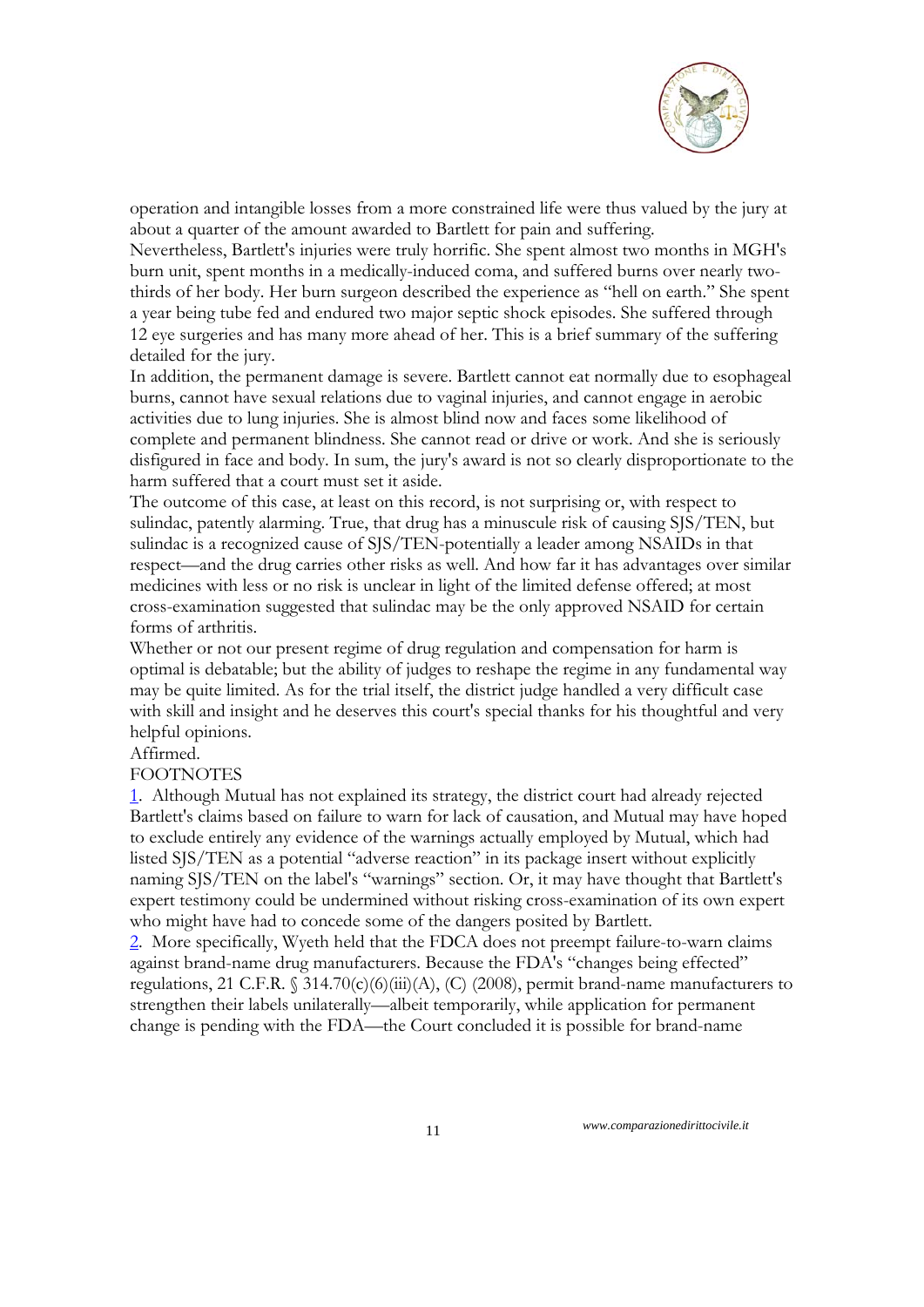

manufacturers to comply with both federal labeling requirements and state tort law effectively requiring a stronger label. 555 U.S. at 568, 573.

3. Cf. In re Darvocet, Darvon & Propoxyphene Prods. Liab. Litig., No. 2:11–md–2226, 2012 WL 718618, at \*2–\*3 (E.D.Ky. Mar. 5, 2012); Lyman v. Pfizer, Inc., No. 2:09–cv–262, 2012 WL 368675, at \*4 (D.Vt. Feb. 3, 2012); In re Pamidronate Prods. Liab. Litig., Nos. 09–MD–2120, 10–CV–1860, 2012 WL 272889, at \*3 (E.D.N.Y. Jan. 30, 2012).

4. Fed.R.Evid. 702 (permitting qualified experts with specialized technical knowledge to provide opinions if based on application of reliable principles, methods, and data); Fed.R.Civ.P. 26(a)(2)(B) (expert report must contain "a complete statement of all opinions the witness will express and the basis and reasons for them"); Fed R. Civ. P.  $37(c)(1)$ (prohibiting use of undisclosed information).

5. E.g., Miller v. Pfizer, Inc., 196 F.Supp.2d 1062, 1077 (D . Kan.2002); Siharath v. Sandoz Pharms. Corp., 131 F.Supp.2d 1347, 1361 (N.D.Ga.2001); Wade–Greaux v. Whitehall Labs., Inc., 874 F.Supp. 1441, 1481 (D.V.I.1994); DeLuca v. Merrell Dow Pharms ., Inc., 791 F.Supp. 1042, 1050–51 (D.N.J.1992).

6. Mutual directs us to an allegedly contradictory statement by the district court that "[l]iability may exist if the manufacturer did not take available and reasonable steps to lessen or eliminate the danger of even a useful and desirable product." In context, it is clear these statements were made regarding product design and not labeling.

7. In closing, counsel suggested between \$20 and \$30 million for pain and suffering alone. Although allowing counsel to do so was error under First Circuit precedent, Davis v. Browning–Ferris Indus., Inc., 898 F.2d 836, 837–38 (1st Cir.1990), Mutual apparently assented to counsel doing so, provided the district court instructed the jury as described, Bartlett, 760 F.Supp.2d at 254 n. 39.

BOUDIN, Circuit Judge.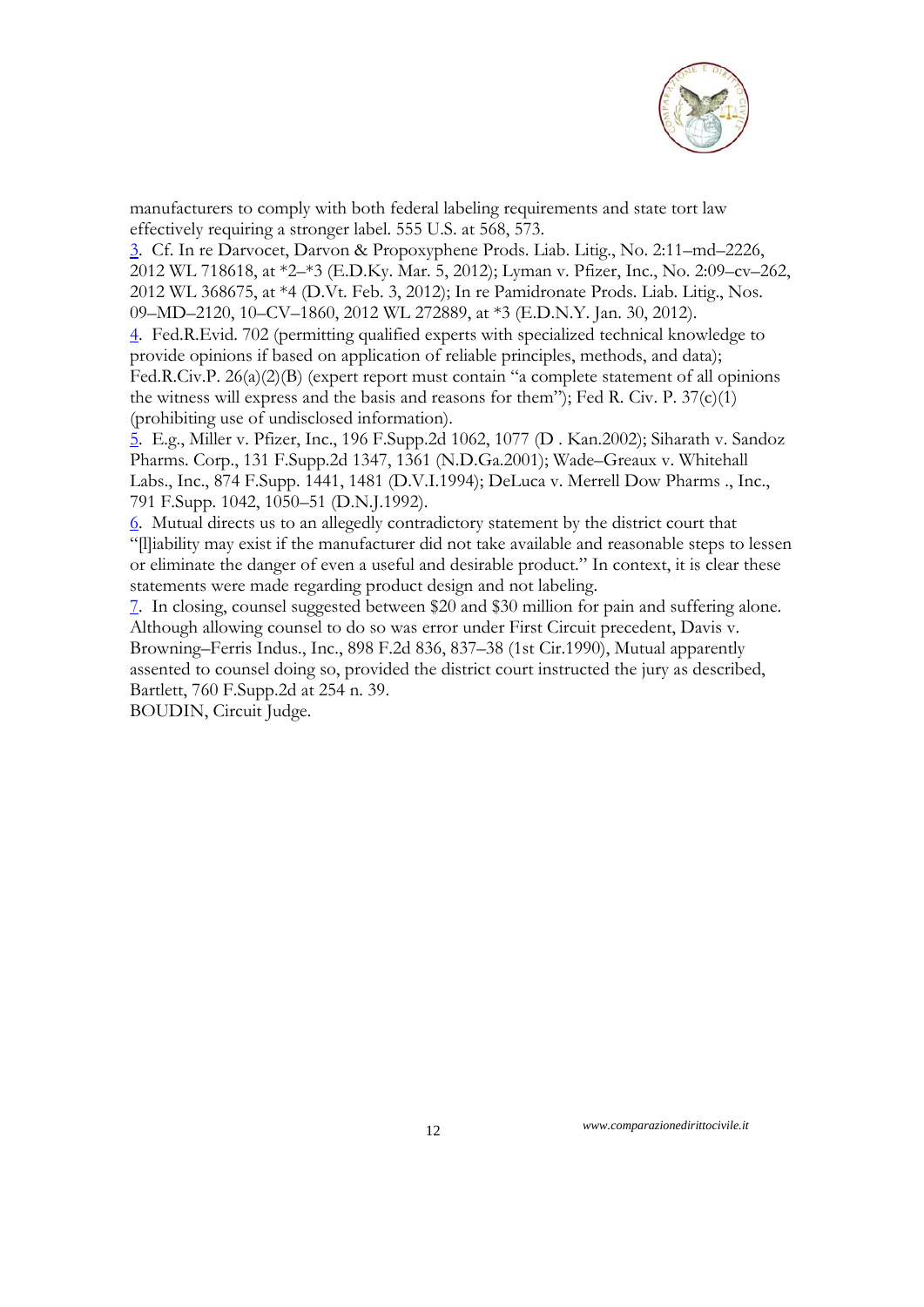

#### **RESPONSABILITÁ DA PRODOTTO DIFETTOSO: UN CONFRONTO CON L'ESPERIENZA AMERICANA.**

#### MARIA MARCHESE

SOMMARIO: 1. Considerazioni preliminari: il fatto e le sue prospettive - 2. La responsabilità del produttore; profili di responsabilità civile.

 1. Nell'ambito del diritto della responsabilità civile si è giunti alla determinazione che approdare a forme di imputazione del danno causato da prodotti difettosi è la naturale conseguenza dell'inarrestabile evoluzione dei processi produttivi. Paradigmatica, difatti, risulta essere la disciplina statunitense<sup>1</sup> nella quale il difetto viene concepito in linea generale come la particolare pericolosità del prodotto, ossia il suo essere maggiormente pericoloso rispetto a quanto possa attendersi il consumatore ordinario che lo acquisti (*consumer expectation test*) 2 .

-

<sup>1</sup> Visione diametralmente opposta era quella del liberalismo tipico del secolo XIX ove gli interessi delle imprese si anteponevano a quelli della collettività. Scrivevano quei giudici, nella sentenza emessa nel 1871 dalla Corte distrettuale di New York nella causa "*Losee vs Buchanan*": "diventando membro di una società civile io sono obbligato a rinunciare ad alcuni miei diritti naturali, ma ricevo in cambio ben più di una compensazione dal fatto che anche gli altri uomini rinunciano ai miei stessi diritti, alla sicurezza, ai vantaggi ed alla protezione che il diritto naturale mi concede, [….] io (l'imprenditore) non sono affatto responsabile dei danni che accidentalmente ed inevitabilmente essi (i macchinari) possono provocare: perché il danneggiato ottiene il risarcimento di questi danni dal benessere sociale".

<sup>2</sup> Già da tempo comunque anche i teorici della responsabilità civile si interrogano sul punto. Per la dottrina italiana e per ulteriori riferimenti: G. CALABRESI, *The cost of acidents. A legal and economic analysis*, New Haven, 1970; R. A. POSNER, *The economic analysis of the law, 7° ed*., Boston, 2007; S. SHAVELL, *Liability versus Other Approaches to the Control of Risk*, in ID., *Economic analysis of Accident Law*, Cambridge, 1987; G. PONZANELLI, *L'attualità del pensiero di Guido Calabresi: un ritorno alla deterrenza*, in *Nuova giur. civ. comm*., 2006, VI, 293 ss.; la raccolta di saggi P. H. SCHUCK (a cura di), *Tort Law and the Public Interest. Competition, innovation and Consumer Welfare*, New York-London, 1991; K. N. HYLTON, *When should we prefer Tort Law to Enviromental Regultion*, 2001, accessibile su http://www.bu.edu/law/faculty/papers; da ultimo F. CAFAGGI - H. MUIR WATT (a cura di), *The Regulatory Function of European Private Law*, Northampton, M A, 2009, e M. R. MAUGERI - O.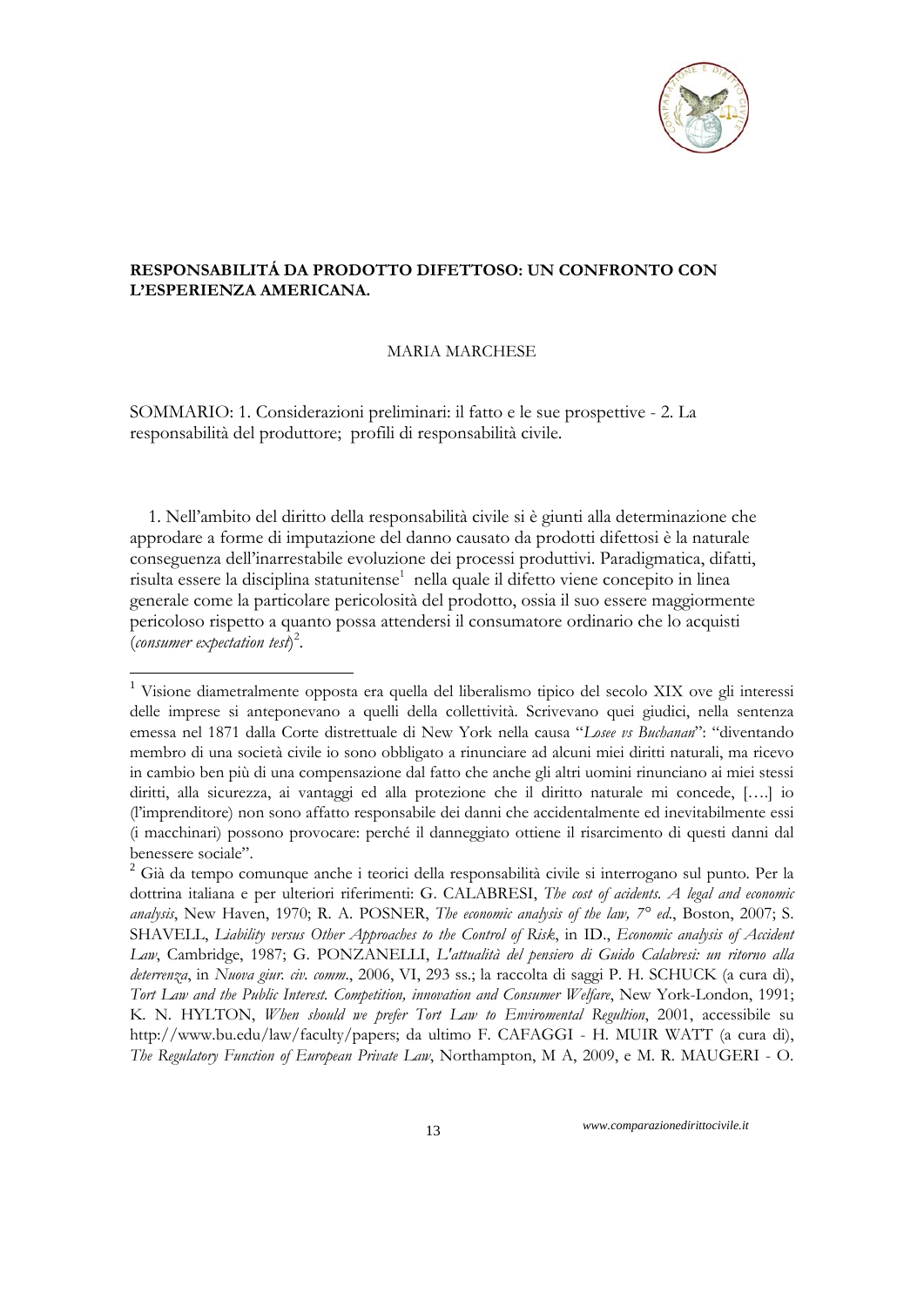

 Di particolare interesse per le tendenze maggioritarie nel settore è il recente caso *Karen L. Bartlett vs. Mutual Pharmaceutical Company*, Inc, 2 maggio 2012, n. 10-2277. La Corte del *New Hampshire* afferma la necessità di verificare se gli eventuali contratti di compravendita tutelino adeguatamente il consumatore, con particolare attenzione: alle clausole di garanzie implicite (*implied warranties*); al risarcimento del danno indiretto (*consequential damages*); alle azioni di responsabilità per *breach of contract* e *breach of express warranties* e alle clausole con limitazione di responsabilità (queste ultime dovrebbero essere concepite in modo tale da ripartire equamente il rischio d'impresa con il distributore locale e gli altri soggetti partecipanti alla catena distributiva<sup>3</sup>.

Il caso in esame si riferisce ad un farmaco<sup>4</sup> - il Sulindac - prodotto dalla Società *Mutual Pharmaceutical*, un generico antinfiammatorio non steroideo, noto per causare, in rari casi, una reazione di ipersensibilità, chiamata sindrome di *Stevens-Johnson*. Le conseguenze derivate dall'assunzione di questo medicale sono state devastanti ed hanno provocato lesioni gravi e permanenti.

 La richiesta di risarcimento del danno si è fondata sull'evidente difetto di progettazione del farmaco e la principale motivazione della Corte - richiamando due casi, *Brochu v. Ortho Pharm. Corp*., 642 F.2d 652, 655 (1 ° Cir. 1981) e *Buttrick v. Lessard*, 260 A.2d 111, 113 (NH 1969) - ha posto in luce anche l'irragionevolezza della somministrazione di un farmaco in cui il rischio di gravi effetti dannosi sono assai superiori rispetto al beneficio della sua

-

ZOPPINI (a cura di), *Funzioni del diritto privato e tecnica di regolamentazione dei mercati*, Bologna, si rimanda in particolare a F. D. BUSNELLI, voce «Illecito civile», in *Enc. giur. Treccani,* XV, Roma, 1989 e ID., *Danno e responsabilità civile*, Torino, 2003; S. SICA - P. STANZIONE, *Professioni e responsabilità* civile, Bologna, 2006; P. STANZIONE, *Trattato della responsabilità civile*, Padova, 2012. Per un'analisi comparatistica G. PONZANELLI, *La responsabilità civile: profili di diritto comparato*, Bologna, 1992; G. COMANDÈ, *Risarcimento del danno alla persona e alternative istituzionali. Studio di diritto comparato*, Torino, 1999; F. MACIOCE (a cura di), *La responsabilità civile nei sistemi di Common Law*, Padova 1989.

<sup>3</sup> La giurisprudenza americana sul tema della "*product liability*" è rimasta sostanzialmente immutata fin dagli anni ottanta, in particolare da quando nel 1987 i giudici della Corte Suprema degli Stati Uniti non riuscirono a raggiungere un accordo nel caso *M. I. Co. A., Ltd. v. Corte Superiore della California*, 480 US 102 (1987).

<sup>4</sup> Nel caso *Bradley v. Boston and Maine Railroad*, 56 Mass. 539, 543 (1948), si affermava appunto che se un'industria farmaceutica avesse pur ottenuto dalla *Food and Drug Administration* l'approvazione per un nuovo vaccino, questa non sarebbe comunque stata esonerata dalla responsabilità per colpa relativamente alla scarsa qualità dei controlli sulla produzione. Le Corti hanno adottato questo approccio anche in materia di *product safety*. E' stato infatti stabilito, ad es., che il *Food, Drug and Cosmetic Act,* sancisse solo dei livelli minimi e non potesse per contrario inibire ulteriori azioni di danno.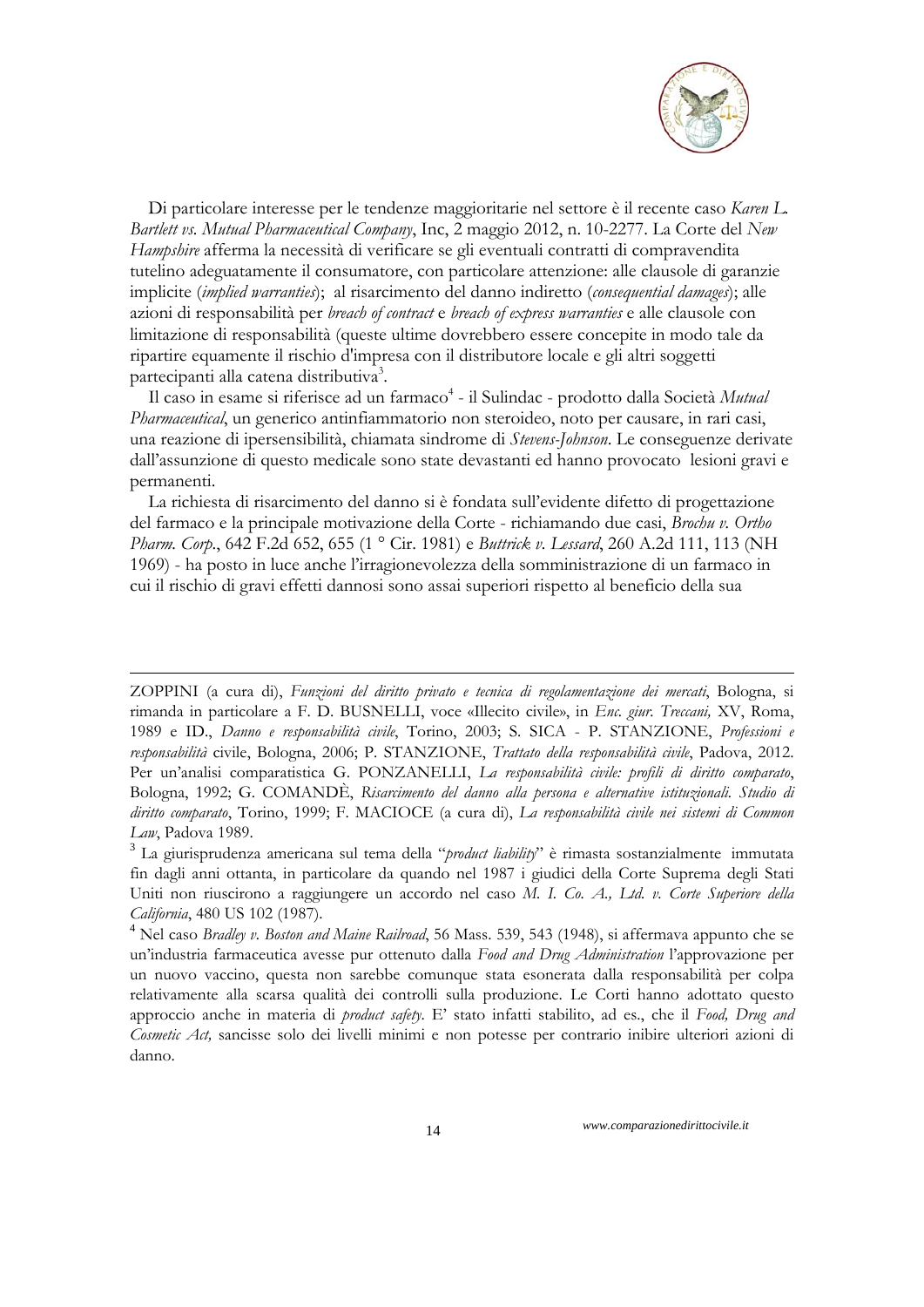

assunzione<sup>5</sup>. La Corte ha ritenuto talmente certa e grave la responsabilità del produttore del farmaco da giustificare un risarcimento di ventuno milioni di dollari<sup>6</sup>.

 La difesa della società produttrice del Sulidac richiamava al contrario come precedente il caso *Buckingham v. R.J. Reynolds - Tobacco Co*., 713 A.2d 381 (NH 1998), nel quale si nega il risarcimento da danno da fumo in base alla considerazione che: "le sigarette sono oggettivamente pericolose (A.2d 713 a 384, vedi anche *Restatement (Second) of Torts* § 402A, CMT. I) perché basta essere un consumatore ordinario per conoscerne i gravi rischi alla salute". Ma la Corte ha concluso che un consumatore ordinario<sup>7</sup> difficilmente possa "oggettivamente" essere consapevole dei gravi rischi che l'assunzione del Sulidac o qualsiasi altro normale analgesico possano comportare uniformandosi, altresì, al principio cardine in tema di *product liability<sup>8</sup>* - ricavato dalla giurisprudenza delle principali corti americane e come

1

<sup>7</sup> G. CALABRESI, *Some Thoughts on Risk Distribution and the Law of Tort*, Yale L.J., 1961, 497.

<sup>5</sup> La somministrazione di un farmaco può comportare il rischio di un effetto collaterale (*side effect*)

dovuto alla sua combinazione con i processi chimici e fisiologici del corpo umano: " *Drugs are different than other products because they can be toxic. This unique property of pharmaceuticals agents is why there are a myriad of statutes, rules and regulations...that govern each aspect of drug distribution from initial testing in animals to ultimate consumption by the patient. Furthermore, unlike products that are designed to be safe when properly used, a drug can cause a catastrophe even when the most elaborate precautions known to medical science have been carefully followed. The drug, however, may be very beneficial and life-saving despite these dangers" : F.C. WOODSIDE e G.M. SEALINGER, Manufacturer's Liability, in F.C. Woodside, Drug Product Liability, Newark-San Francisco, 2007, II, cap. 14, 6.*

<sup>6</sup> Sono molti i casi in cui le giurie americane concedono risarcimenti di vaste proporzioni, con l'intento non solo di reintegrare la vittima dei danni effettivamente subiti a causa del cattivo funzionamento o della pericolosità del prodotto immesso sul mercato, ma anche e soprattutto con lo scopo di punire il responsabile e a prevenire il ripetersi di simili comportamenti in futuro (danni punitivi).

<sup>8</sup> Negli Stati Uniti, la normativa sulla responsabilità per danni causati da prodotto difettoso ("*Product Liability*"), trova origine tanto nella disciplina sull'illecito extracontrattuale ("*Law of Torts*") quanto in quella che regola il contratto ("*Law of Contracts*"). Per molti anni, la causa più comune su cui si fondavano le richieste di risarcimento danni è stata la colpa ("*Negligence*"), sebbene il diritto di agire in base ad essa fosse subordinato all'esistenza di un rapporto contrattuale ("*privity of contract*") tra la parte danneggiata e il produttore o il venditore. Nel corso del tempo, però, questo requisito venne progressivamente eroso e virtualmente soppresso in seguito ad una sentenza emessa nel 1916 nel caso *McPherson vs. Buick Motor Company*, che sancì, di fatto, la legittimazione del consumatore all'azione di risarcimento direttamente nei confronti del fabbricante. Il problema era allora se il convenuto avesse il dovere di tenere un comportamento diligente verso altre persone che non fossero il compratore immediato. Proprio la previsione di un obbligo di protezione nei confronti della generalità dei soggetti, unita all'affermazione della pericolosità potenziale di ogni cosa, ha reso la pronuncia in oggetto rivoluzionaria per l'epoca in cui è stata emessa. Il caso *McPherson* apriva, così, la strada ad un orientamento giurisprudenziale poco incline ai formalismi della tradizione, sostituiti da una spregiudicata analisi delle circostanze volta ad individuare i principi di distribuzione dei danni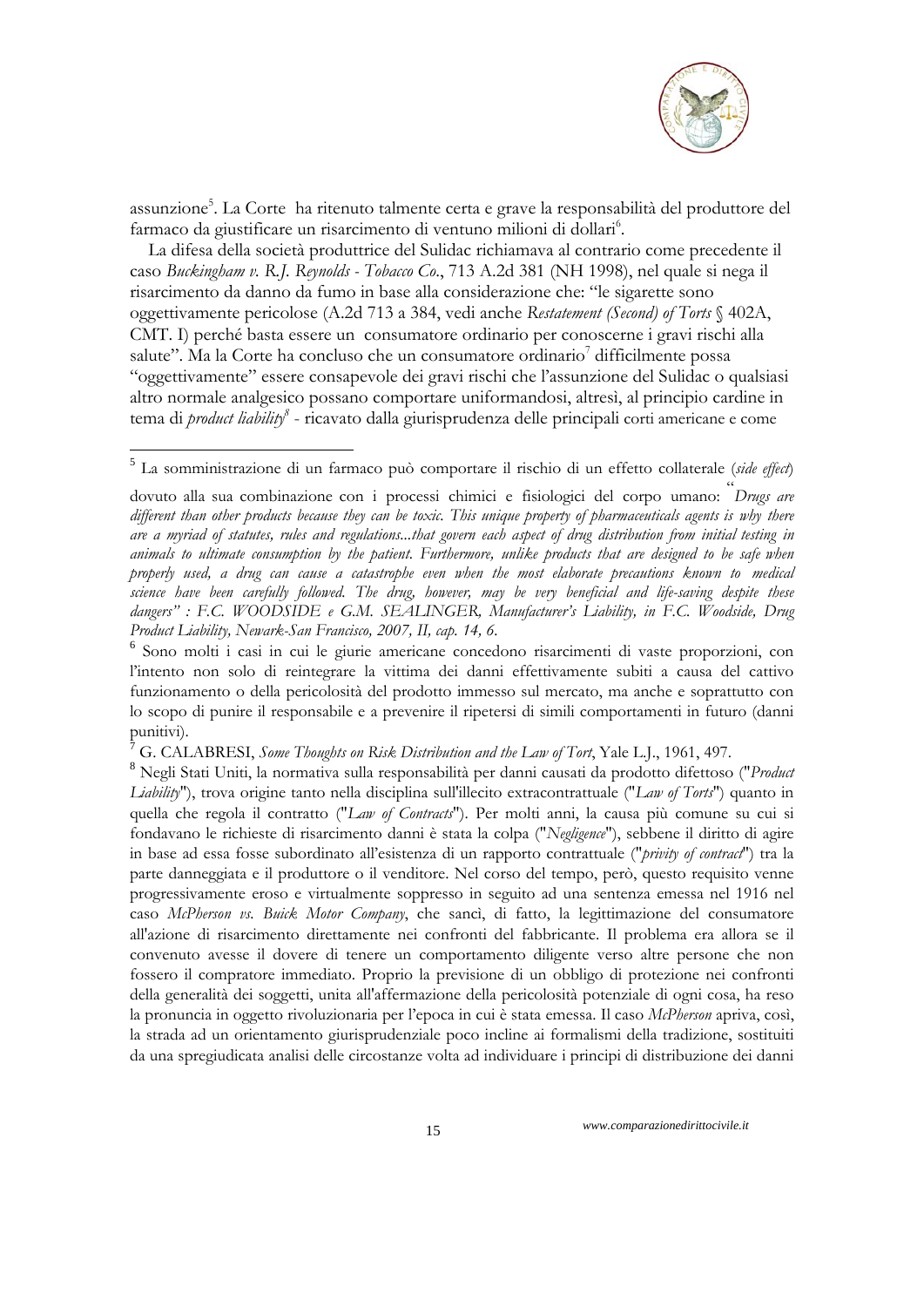

tale riconosciuto universalmente da tutti gli Stati della Confederazione (successivamente elaborati dalla dottrina e dalla pratica) - che prevede la responsabilità in capo al venditore/produttore che metta in commercio un prodotto difettoso nella progettazione o nella fabbricazione<sup>9</sup>, oppure, che le istruzioni o le avvertenze che accompagnano il prodotto non sono sufficientemente chiare e comprensibili a chi è chiamato ad utilizzarlo.

 Si sono ribaditi i doveri di diligenza del produttore e l'obbligo di informare coloro ai quali il prodotto è destinato anche di eventuali pericoli occulti che possano derivare da un uso ragionevole e del quale uso il produttore era o avrebbe dovuto essere a conoscenza (*Rastelli v. Tire & Rubber Co*., 79 NY2d 289,297) nonché di prevenire eventuali pericoli derivanti da un uso inappropriato, qualora si tratti di un utilizzo che possa essere ragionevolmente previsto dal produttore (*Lugo v. LJN Toys, Ltd.*, 75 NY2d 850)<sup>10</sup>.

1

secondo criteri di *negligence*. Sul versante della responsabilità contrattuale, nei primi decenni del secolo si consolidano tendenze volte a superare i principi contrattuali in materia di vendita. La decisione che per prima ha seguito tale strada sembra risalire al 1927 e si deve ad una corte del *Mississippi*, che avrebbe sancito la regola secondo cui la garanzia contrattuale si estenderebbe al di là dei limiti imposti dalla *privity of contract*, seguendo la merce, nel senso di estendersi sino all'ultimo rapporto contrattuale stipulato dal dettagliante con l'acquirente finale. Questo principio è stato poi definitivamente affermato nella pronuncia emessa nel 1960 dalla Corte Suprema del *New Jersey* nel caso *Henningsen vs. Bloomfield Motor Co*. Fino all'approvazione del *National Traffic and Motor Vehicle Safety Act* nel 1966 non vi erano agenzie federali che si occupassero della sicurezza automobilistica. Nel 1965, l'automobile rappresentava la prima causa di mortalità per la popolazione sotto i 44 anni; solo in quell'anno infatti più di 5000 persone avevano perso la vita a causa di incidenti. In un periodo in cui l'infatuazione per la tecnologia e la fede nel progresso erano espressione di un comune sentire nell'America degli anni '60, il Congresso americano era dunque fortemente motivato ad una radicale modifica. I promotori di questa riforma erano infatti animati da una «*engineering* utopia», secondo cui «*cars would be safe despite their drivers*». Nel libro di Mashaw e Harfst (52 ss.) vengono inoltre riportati alcuni significativi passaggi dei dibattiti parlamentari sul tema. In particolare si segnala questo scambio di battute fra un deputato e l'assemblea: «"*If we can send a man to the moon and back […], why can't we design a safe automobile here on Earth?*" *Congress answered resoundingly:"We can*!"» (p. 64). Il provvedimento, politicamente sostenuto sia dall'amministrazione Johnson che dal movimento dei consumatori guidato dall'allora giovane Ralph Nader (si veda in particolare il suo celebre *Unsafe at any speed. The daesigned-in dangers of the american Automobile*, New York, 1965), venne infatti approvato all'unanimità sia alla Camera e al Senato. Tuttavia, lo slancio della NHTSA non durò a lungo.

9 In tal senso J. L. MASHAW - D.L. HARFST, *The Struggle for Auto Safety*, particolarmente 232, 236, 242.

<sup>10</sup> Il produttore non è, invece, responsabile dei danni causati da un prodotto che è stato sostanzialmente modificato da un terzo dopo la vendita e che lo ha reso difettoso o poco sicuro (*Robinson v. Reed Prentice*, 49 NY2d 471), tuttavia, risponde dei danni causati da prodotti usati senza l'apposito sistema di sicurezza qualora questi siano stati progettati per essere utilizzati in proprio.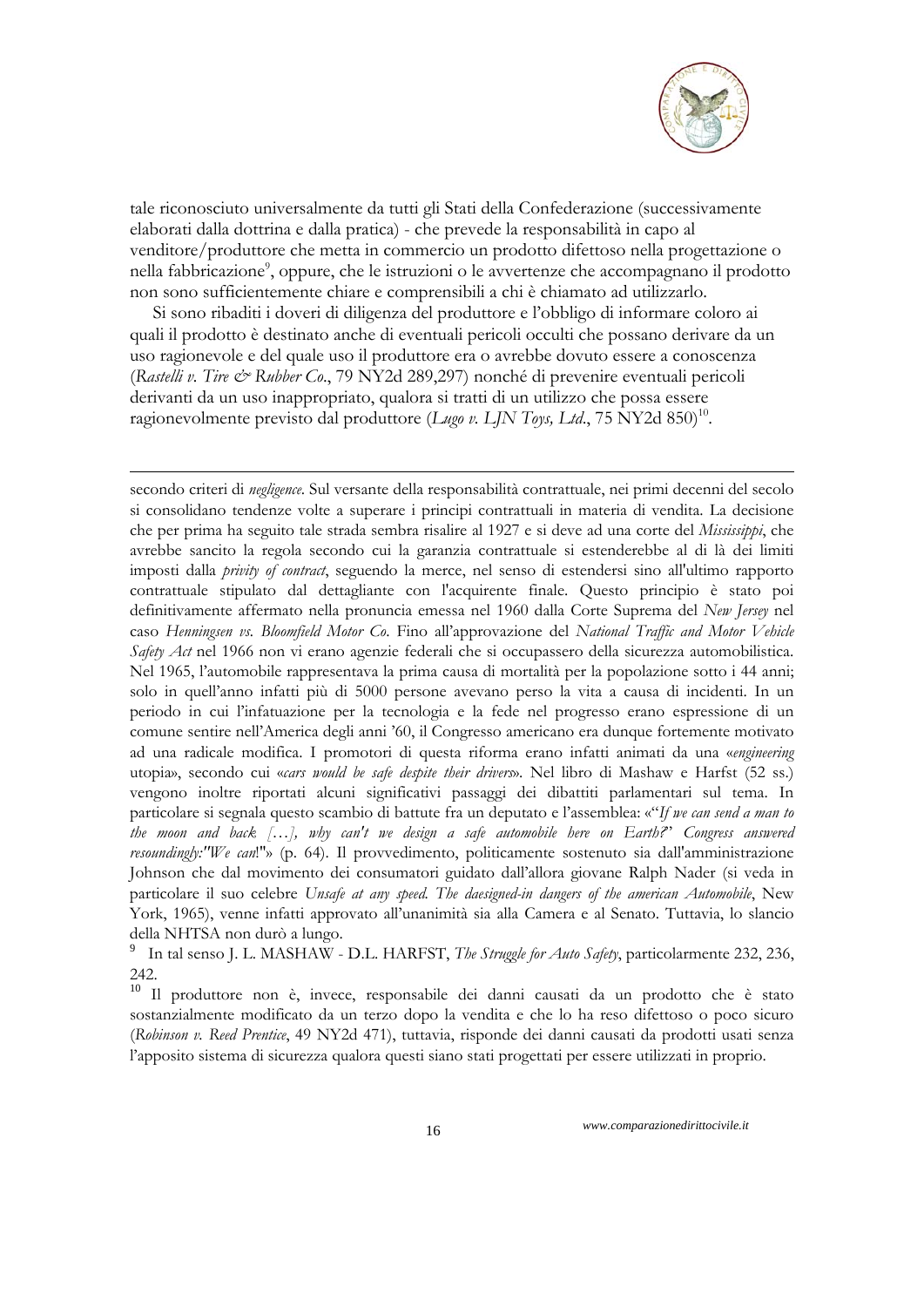

 2. La descritta visione ha consentito il superamento del principio della *privity of contract* ed ha in un certo senso coinciso con l'estensione delle regole di garanzia (di commerciabilità e idoneità allo scopo della cosa venduta), sancite con la codificazione dei principi dello *Uniform Commercial Code*11.

 Il principio di diritto enunciato dalla sentenza *Karen L. Bartlett vs. Mutual Pharmaceutical Company,* se comparato con la soluzione italiana scaturente in particolare dalla disciplina contenuta nel Codice del Consumo<sup>12</sup> rende ancora più severo il giudizio su quelle disposizioni che aggravano notevolmente la posizione del consumatore danneggiato dall'assunzione del farmaco. Ci si riferisce alle regole in tema di decorrenza del termine *a quo,* per la conoscenza o conoscibilità del difetto di un farmaco (finalizzato alla determinazione del periodo di prescrizione), che vengono manifestate solo quando del farmaco non sia stata disposta la revoca dell'autorizzazione al commercio da parte dell'autorità sanitaria.

 Questa argomentazione non può condividersi perché l'accertamento di un eventuale difetto di un farmaco deriva dagli effetti collaterali nocivi che seguono all'assunzione di esso per cui, palesandosi in modo differente da quanto accade per prodotti di altre categorie (come i giocattoli in cui la verifica di un difetto consegue ad un diretto esame tecnico del prodotto)13, i farmaci assumono un connotato tecnico singolare e come tale meritano maggiori garanzie e tutele.

1

<sup>11</sup> I lavori di redazione dell'*Uniform Commercial Code* iniziarono nel 1942, sotto l'impulso di Karl N. Llewellyn e giunsero alla prima conclusione nel 1952. Oggi l'*Uniform Commercial Code* è stato adottato almeno in parte, in tutti gli Stati dell'Unione.

 $12$  Il Codice del Consumo viene emanato con Decreto legislativo 6 settembre 2005, n. 206.

<sup>13</sup> Sono moltissimi i prodotti che prima dell'immissione in commercio necessitano di una autorizzazione od omologazione amministrativa anche ai fini della valutazione di « sicurezza » *ex* art. 117 Codice del Consumo. Si pensi oltre ai farmaci, agli autoveicoli (Direttiva 2007/46/CE), ai motoveicoli a due o tre ruote (Direttiva 2002/24/CE), agli pneumatici (Direttive 1992/23/CE; 2001/43/CE; 2005/11/CE, ecc.). Più nello specifico per i farmaci, il d.lgs. n. 219/2006 (attuativo delle Direttive 2001/83/CE e 2003/94/CE) dispone che la domanda di autorizzazione all'immissione in commercio (AIC) deve essere presentata, con la relativa documentazione tecnicoscientifica, all'AIFA (Agenzia Italiana del Farmaco), ma che il rilascio di essa « non esclude la responsabilità anche penale del produttore e del titolare dell'AIC » (art. 39, d. lgs. cit.; si veda anche l'art. 5, comma 4, che fa salva espressamente la responsabilità per prodotti difettosi di cui al Codice del Consumo). Risulta palese che l'accertamento della natura difettosa di un farmaco e della conseguente responsabilità del produttore è del tutto indipendente dal fatto che il farmaco sia stato regolarmente commercializzato sulla base di una AIC, la quale non vale neppure ad integrare una presunzione di sicurezza del farmaco stesso. Il medesimo principio, ancorché non espressamente enunciato, deve valere anche per gli altri casi di autorizzazione od omologazione. A ritenere diversamente la valutazione di « sicurezza » di un prodotto, di cui all'art. 117 Codice del Consuno, verrebbe in sostanza affidata ad organi dell'amministrazione statale, anziché alla magistratura. La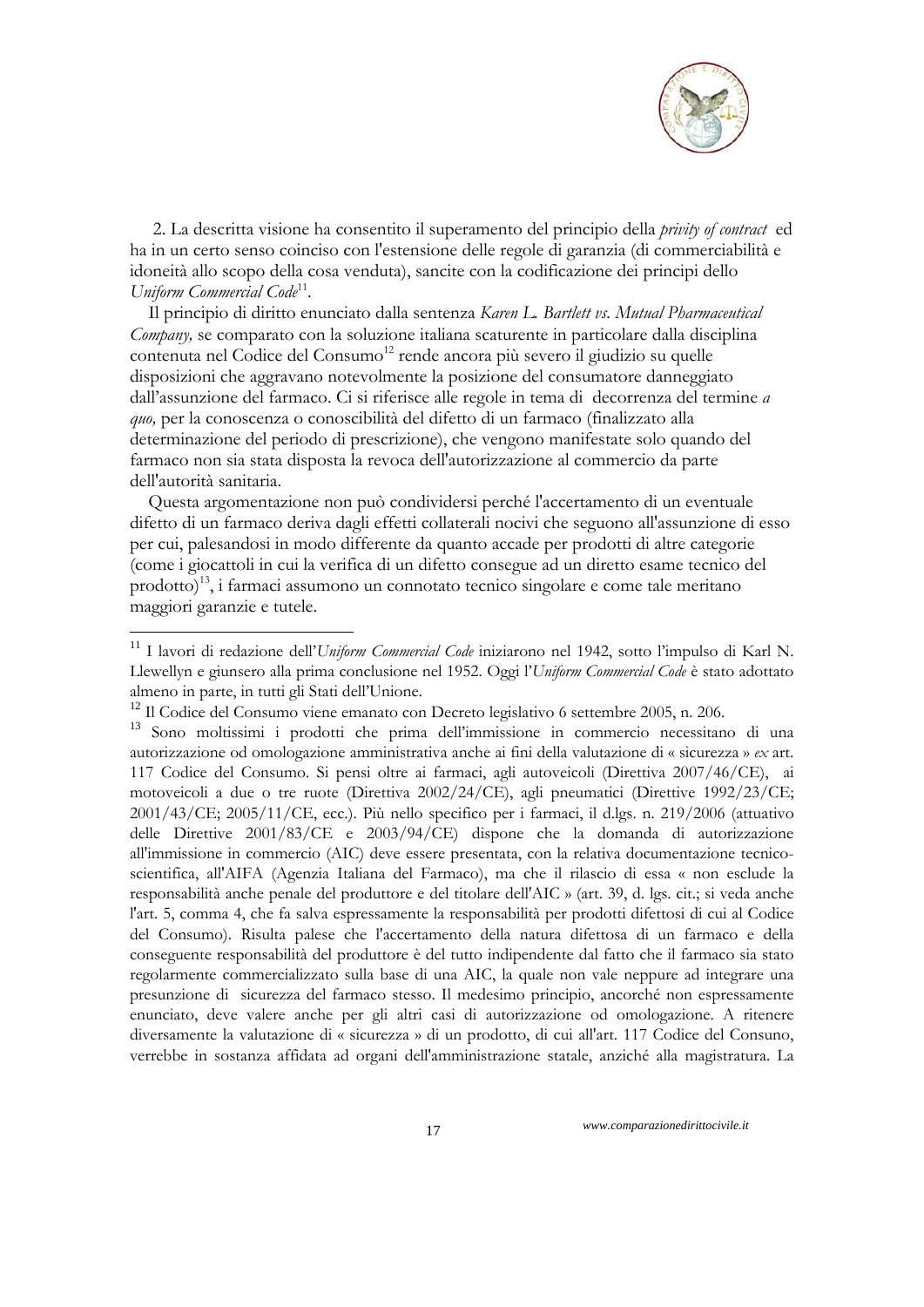

 Risultano così determinanti i principi affermati dalla giurisprudenza di legittimità - Sezioni Unite, 11 gennaio 2008, n. 58<sup>14</sup> - che nel caso di danni c.d. lungolatenti, per determinare il *dies a quo* si ricorre alle norme in tema di prescrizione ordinaria (art. 2947 c.c.) ove al principio della «conoscibilità del danno» deve essere unito quello della « rapportabilità causale », perciò il danno deve essere percepito come danno ingiusto conseguente al comportamento doloso o colposo di un terzo usando l'ordinaria diligenza<sup>15</sup> e tenuto conto delle comuni conoscenze scientifiche dell'epoca, affinché sì permetta al danneggiato di avere «*una conoscenza ragionevolmente completa circa i dati necessari per l'instaurazione del giudizio*» 16.

Prima dell'entrata in vigore del D.P.R. 224 del 1988<sup>17</sup>, il consumatore danneggiato da un prodotto difettoso aveva a disposizione solo lo strumento codicistico in cui le norme

1

funzione delle autorizzazioni od omologazioni amministrative si esaurisce in un controllo *prima facie* del prodotto al fine della sua successiva immissione in commercio: controllo che non elimina la legittimità di un successivo : controllo che non elimina la legittimità di un successivo più penetrante controllo giudiziale sulla « sicurezza » del prodotto medesimo qualora esso abbia causato un danno al consumatore, in questo senso si sono espresse dottrina e giurisprudenza tedesche: cfr., anche per ulteriori riferimenti, WAGNER, in *Münchener Kommentar zum BGB*, § 823, Rz 625, V ed., München, 2009, 2024. Questione completamente diversa il cui esame esula dagli scopi del presente scritto è quella che riguarda le certificazioni di conformità dei prodotti ai requisiti stabiliti da Direttive comunitarie/europee che vengono confezionate dagli organismi a ciò autorizzati dal Ministero. Come è noto, per numerose categorie di prodotti le Direttive comunitarie/europee stabiliscono in dettaglio degli *standard* di costruzione (requisiti essenziali di sicurezza), la conformità ai quali qualifica il prodotto come costruito a regola d'arte e sicuro, con la precisazione che la conformità alle norme tecniche europee fa presumere l'esistenza, nel prodotto, dei requisiti essenziali di sicurezza. Al riguardo rinvio, anche per indicazioni bibliografiche in DE CRISTOFARO-ZACCARIA (a cura di), *Commentario breve al diritto dei consumatori*, Padova, 2010, 728 e 743 (per un elenco delle principali direttive di settore che stabiliscono i requisiti essenziali di sicurezza). Il tema è strettamente connesso con quello della certificazione di qualità (sugli aspetti giuridici della quale si rinvia all'ampia analisi di BELLISARIO, *Certificazione di qualità e responsabilità civile*, Milano, 2011).

<sup>14</sup> Commento alla sentenza Sezioni Unite, 11 gennaio 2008, n. 581 in www.personaedanno.it. <sup>15</sup> In questo senso, per il rinvio all'ordinaria diligenza, WAGNER, *Produkthaftungsgesetz*, § 12, Rz 5, in *Münchener Kommentar zum BGB*, cit., 2761.

<sup>16</sup> Sulla medesima linea la sentenza delle Sezioni Unite, 11 gennaio 2008, n. 582 in cui si precisa che il parametro dell'ordinaria diligenza è interno al soggetto danneggiato e il parametro delle conoscenze scientifiche dell'epoca è esterno ad esso, nel senso che riguarda i sanitari ai quali si è rivolta (o avrebbe dovuto rivolgersi) la persona lesa - in www.altalex.it. <sup>17</sup> Tale disciplina si inquadra in una questione assai più ampia, che riguarda il rapporto (se di

specialità o meno) tra la normativa comunitaria in tema di danno da prodotto difettoso, ora trasfusa nel Codice del Consumo (artt. 114 ss.) , e il diritto comune in tema di responsabilità contrattuale ed extracontrattuale. L'art. 15, comma 1, del d.P.R. n. 224/1988 e il corrispondente art. 127, comma 1, Codice del Consumo, dispongono che le norme di origine comunitaria non escludono, né limitano i diritti attribuiti al danneggiato « da altre leggi »: di qui la questione quali siano queste « altre leggi » e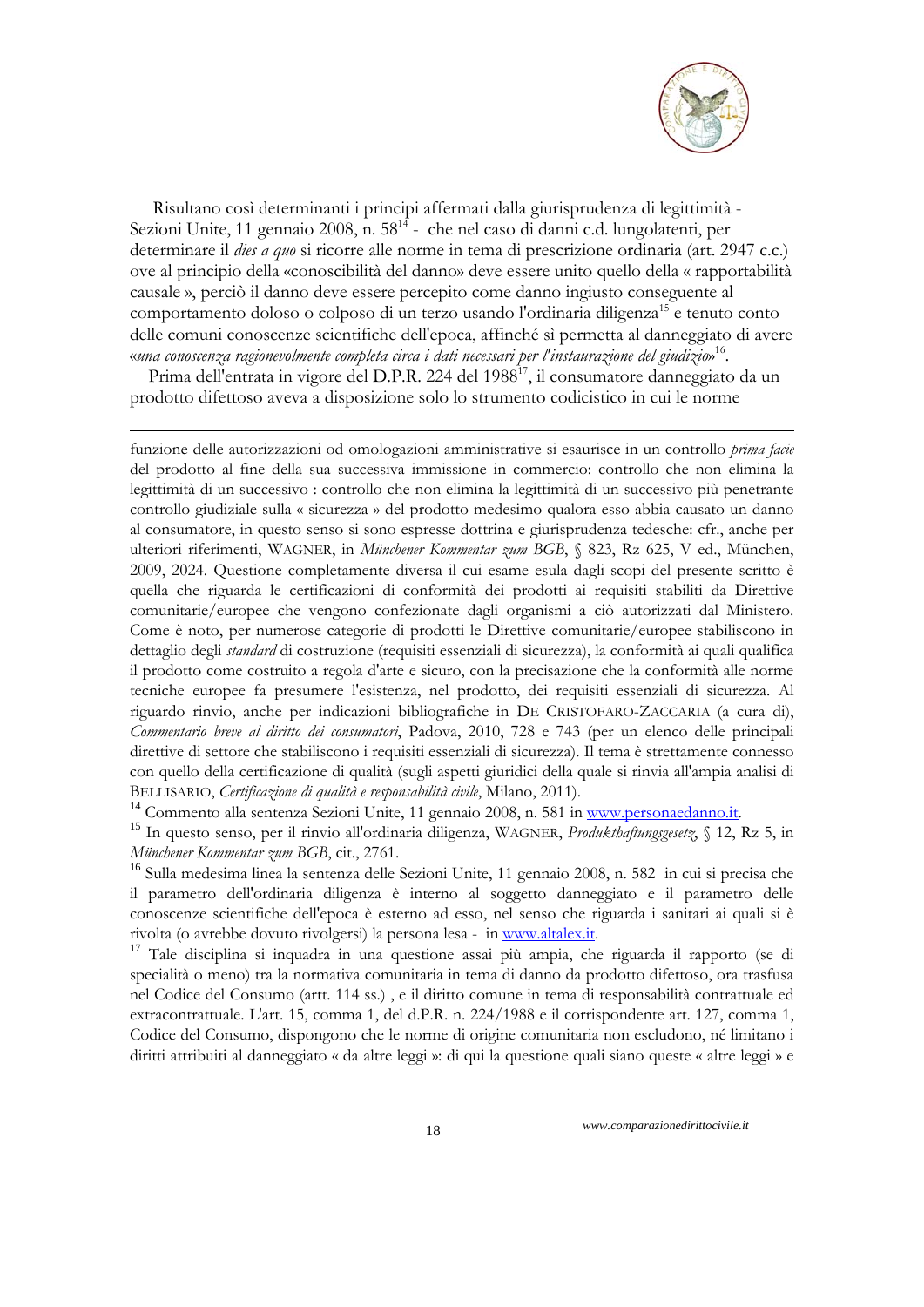

riguardanti la vendita e in particolare la garanzia per vizi, per quanto interpretate alla luce di nuovi criteri, non potevano dare una risposta sufficiente alle richieste del consumatore<sup>18</sup>.

 Le rare pronunzie in tema di responsabilità da prodotto difettoso (antecedenti all'entrata in vigore della disciplina specifica), hanno visto di massima l'attore-consumatore vittorioso fondare la richiesta di risarcimento ora sulla clausola generale di responsabilità, ora per il tramite dell'art. 2050 c.c. Più in particolare, il produttore di un bene difettoso è stato dichiarato civilmente responsabile dalla nostra giurisprudenza:

a) a titolo di colpa, ma secondo criteri di responsabilità oggettiva, per i c.d. difetti di fabbricazione, relativi cioè, ad un singolo esemplare di una categoria produttiva del tutto immune da difetti o da altre anomalie;

b) in termini effettivi di colpa per i difetti di progettazione, che riguardano, cioè, prodotti mal concepiti originariamente, nei quali il difetto non riguarda il singolo esemplare ma l'intera categoria di prodotti;

c) secondo il criterio dell'attività pericolosa *ex* art. 2050 cod. civ., norma applicata anche alle ipotesi di c.d. rischi da sviluppo, vale a dire quando un prodotto immesso in commercio si rivela successivamente come difettoso o dannoso in virtù di un progresso scientificotecnologico.

 Oggi, invece, l'attualità della tematica pone il legislatore e la giurisprudenza (specie comunitaria) ad argomentare decisioni che toccano inevitabilmente i diritti fondamentali

1

quali siano questi « diritti » da esse attribuiti al consumatore. Al riguardo si rinvia all'ampia e articolata analisi di P. STANZIONE-A. MUSIO, *La tutela del consumatore*, Torino, 2009; P. STANZIONE-G. SCIANCALEPORE, *Commentario al codice del consumo*, Milano, 2006; RUFFOLO, in ALPA - CARNEVALI - DI GIOVANNI-GHIDINI-RUFFOLO-VERARDI, *La responsabilità per danno da prodotti difettosi*, Milano, 1990, 315 ss., spec. 333 ss.; G. ALPA, *La responsabilità per danno da prodotti difettosi*, Milano, 1990, pp. 84-85. Per quanto riguarda gli artt. 2043 e 2049 - 2051 c.c. Peraltro, la Corte di giustizia delle Comunità Europee ha interpretato in senso molto restrittivo l'art. 13 della Direttiva 85/374/CEE (recepito dagli artt. 15 e 127 cit.). Invero, con tre sentenze in data 25 aprile 2002 (nn. 52, 154 e 183) la Corte ha respinto l'interpretazione secondo cui la normativa europea conterrebbe delle regole minime comuni e di conseguenza l'art. 13 della Direttiva non sarebbe d'ostacolo a norme nazionali tendenti a dare ai consumatori un più elevato livello di tutela, e ha affermato che l'art. 13 della Direttiva intende fare salvi solo altri regimi di responsabilità contrattuale od extracontrattuale che si basino su presupposti diversi da quelli su cui si fonda la Direttiva, come la generale responsabilità per colpa o la garanzia per vizi occulti, non potendo invece le disposizioni nazionali offrire una specifica tutela *in subjecta materia* maggiore di quella data dalla Direttiva, tranne che per settori produttivi determinati. Cfr., anche per il testo delle tre sentenze, i commenti di PONZANELLI, *Armonizzazione del diritto v. protezione del consumatore*, in *Danno resp.*, 2002, 717 ss.; PALMIERI-PARDOLESI, *Difetti del prodotto e del diritto privato europeo*, in*Foro it.*, 2002, IV, 294 ss.

<sup>18</sup> L'incompletezza della normativa si riscontra anche nella libertà di azione, in termini di modifiche o esclusioni della garanzia per i vizi della cosa oggetto di scambio, di cui godono le parti in causa in un contratto di vendita, salvo a non rientrare nel campo di applicazione degli artt. 1469 *bis* e ss. c.c .